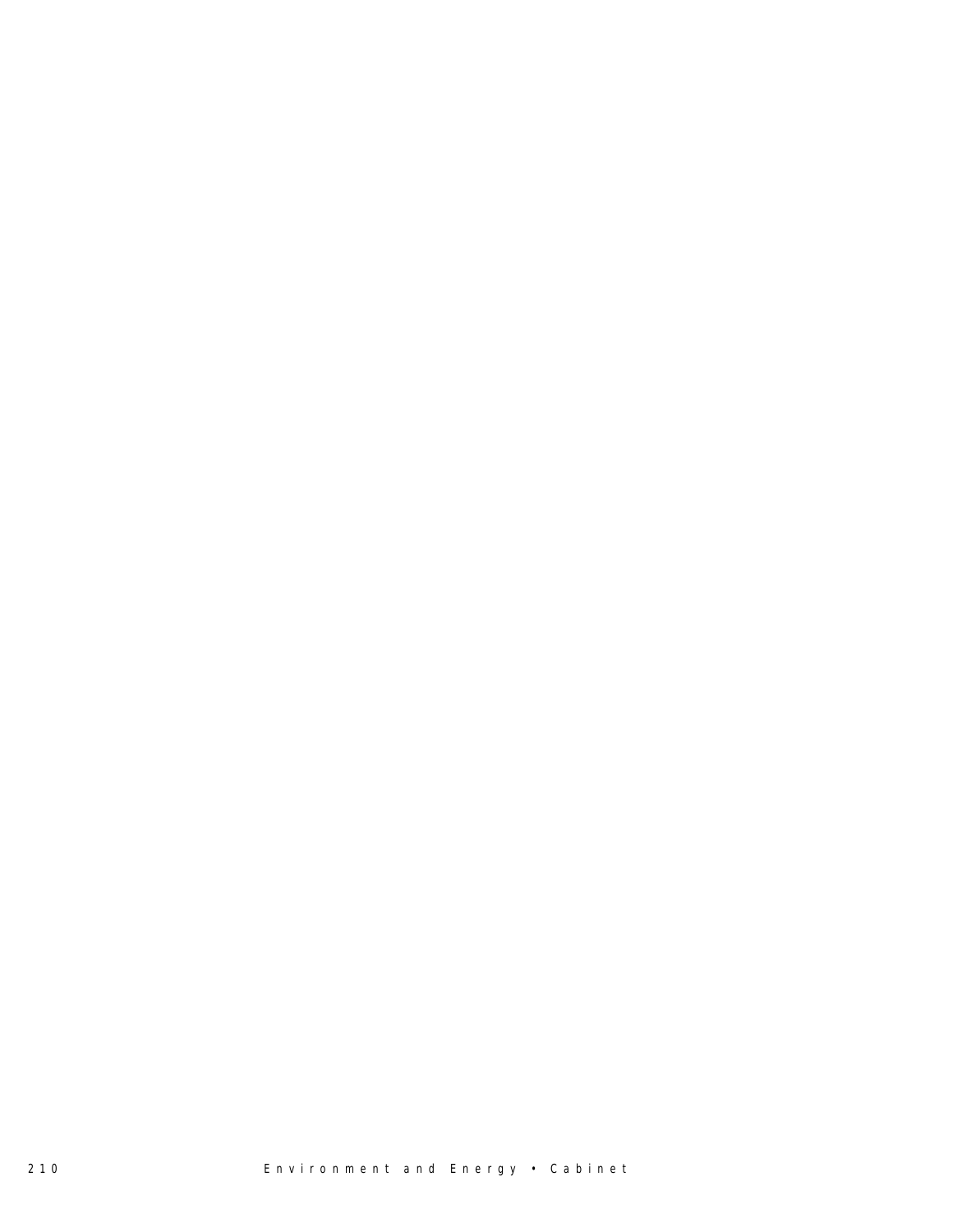# Environment and Energy

## *James W. Hunt, Chief of Environment and Energy*

### *Cabinet Mission*

The mission of the Environment and Energy Cabinet is to coordinate several City departments and programs to ensure the enhancement, sustenance, and protection of Boston's urban environment; including its system of parks, open spaces, and natural and historic resources.

| <b>Operating Budget</b>            | Program Name                                                       | Total Actual '08        | Total Actual '09        | Total Approp '10        | <b>Total Budget '11</b> |
|------------------------------------|--------------------------------------------------------------------|-------------------------|-------------------------|-------------------------|-------------------------|
|                                    | <b>Environment Department</b><br><b>Inspectional Services Dept</b> | 1,326,501<br>15,276,663 | 1.352.211<br>15,782,685 | 1.321.048<br>15,683,124 | 1,321,048<br>15,511,444 |
|                                    | Total                                                              | 16,603,164              | 17,134,896              | 17,004,172              | 16,832,492              |
| <b>Capital Budget Expenditures</b> |                                                                    | Actual '08              | Actual '09              | <b>Estimated '10</b>    | Projected '11           |
|                                    | <b>Environment Department</b>                                      | 11,515                  | 61,515                  | 75,000                  | 400,000                 |
|                                    | <b>Total</b>                                                       | 11,515                  | 61,515                  | 75,000                  | 400,000                 |
| <b>External Funds Expenditures</b> |                                                                    | <b>Total Actual '08</b> | Total Actual '09        | Total Approp '10        | <b>Total Budget '11</b> |
|                                    | <b>Environment Department</b><br>Inspectional Services Dept        | 286.522<br>15.715       | 505,910<br>60,864       | 3.902.795<br>26,959     | 3,675,202<br>139,912    |
|                                    | Total                                                              | 302,237                 | 566,774                 | 3,929,754               | 3,815,114               |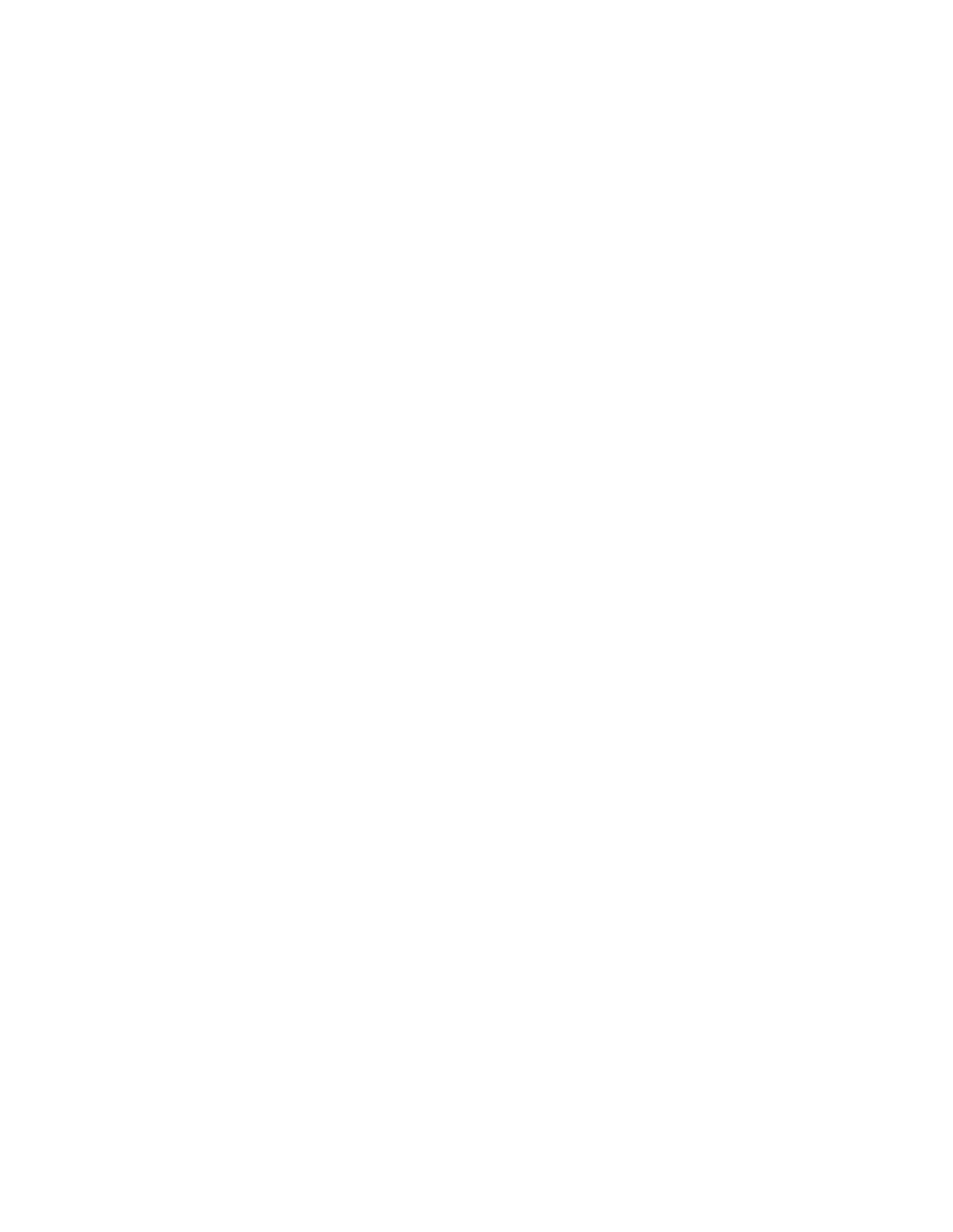# Environment Department Operating Budget

#### *Bryan Glascock, Commissioner Appropriation: 303*

### *Department Mission*

The mission of the Environment Department is to enhance the quality of life in Boston by protecting air, water, climate and land resources, and by preserving and improving the integrity of Boston's architectural and historic resources.

### *FY11 Performance Strategies*

- To promote conservation of the City's architectural resources through administration of local preservation district guidelines and through federal, state and local regulation and review.
- To protect the public from air and noise pollution by enforcing Air Pollution Control Commission and other regulations.
- To protect wetlands and water quality through administration of the Massachusetts Wetlands Protection Act.
- To provide public education and outreach on the City's architectural, environmental and archeological initiatives and regulatory programs.

| <b>Operating Budget</b>            | Program Name                    | Total Actual '08 | <b>Total Actual '09</b> | Total Approp '10 | <b>Total Budget '11</b> |
|------------------------------------|---------------------------------|------------------|-------------------------|------------------|-------------------------|
|                                    | Environment                     | 1,326,501        | 1,352,211               | 1,321,048        | 1,321,048               |
|                                    | Total                           | 1,326,501        | 1,352,211               | 1,321,048        | 1,321,048               |
| <b>External Funds Budget</b>       | <b>Fund Name</b>                | Total Actual '08 | <b>Total Actual '09</b> | Total Approp '10 | <b>Total Budget '11</b> |
|                                    |                                 |                  |                         |                  |                         |
|                                    | ARRA - Energy Efficiency & Con  | $\mathbf 0$      | 0                       | 3,253,100        | 2,459,727               |
|                                    | ARRA - Solar Market Transform   | $\Omega$         |                         | 0                | 700,000                 |
|                                    | Boston Pollution Abatement Fund | 186,717          | 228,299                 | 354,893          | 283,475                 |
|                                    | Ground Water Well System        | 2,400            |                         |                  | 197,000                 |
|                                    | MassTech Coll                   | C                | 44,074                  |                  | $\left( \right)$        |
|                                    | Municipal Waterway              | 29,923           | 156,846                 | 200,000          | 10,000                  |
|                                    | National Register Nomination    | 24,750           | 40,225                  | 26,500           | 25,000                  |
|                                    | Solar America Initiative        | 42,732           | 36,466                  | 68,302           | $\theta$                |
|                                    | <b>Total</b>                    | 286,522          | 505,910                 | 3,902,795        | 3,675,202               |
|                                    |                                 |                  |                         |                  |                         |
| <b>Selected Service Indicators</b> |                                 | Actual '08       | Actual '09              | Approp '10       | <b>Budget '11</b>       |
|                                    | <b>Personnel Services</b>       | 1,107,639        | 1,135,277               | 1,110,560        | 1,114,107               |
|                                    | Non Personnel                   | 218,862          | 216,934                 | 210,488          | 206,941                 |
|                                    | <b>Total</b>                    | 1,326,501        | 1,352,211               | 1,321,048        | 1,321,048               |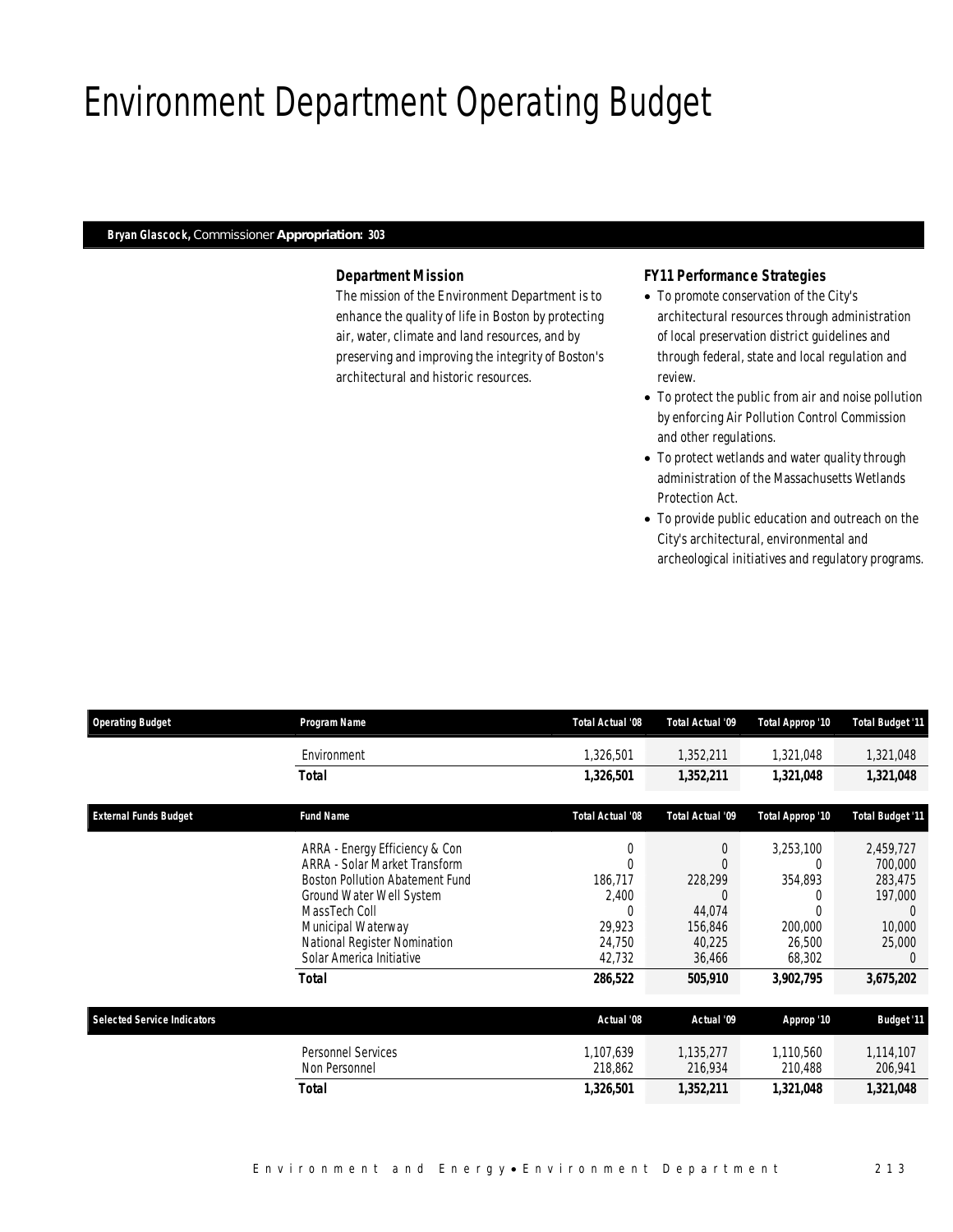# Environment Department Operating Budget



### *Authorizing Statutes*

- Archaeology, M.G.L.A. c.9, §§ 26-27c; 1982 Mass. Acts ch. 152.
- Environmental, CBC Ord. § 5-2.1; CBC Ord. § 7- 1.1; M.G.L.A. c. 131, § 40.
- Administration, 1982 Mass. Acts ch. 624, §§ 1-10.
- Preservation, 36 CFR 60; M.G.L.A. c. 40C; CBC Ord. § 7-3.1; 1955 Mass. Acts ch. 616, as amended; 1966 Mass. Acts ch. 625, as amended; 1975 Mass. Acts ch. 772.
- Generally, CBC St. 5 §§ 3-5, 9, 100, 102, 104, 113; CBC St. 2 § 752; CBC St. 11 §174; CBC St. 14 § 170; CBC Ord. § 5-2.1; M.G.L.A. c. 41, §§ 82-84.

#### *Description of Services*

The Environment Department reviews permit applications and development proposals, coordinates City policy on environmental issues and sustainability, conducts surveys of built and natural resources, provides public information and referrals on environmental and historic preservation issues, and develops City programs such as the preservation guidebook for homeowners. The department also provides support for the operations of the Groundwater Trust and the Boston Waterways Board.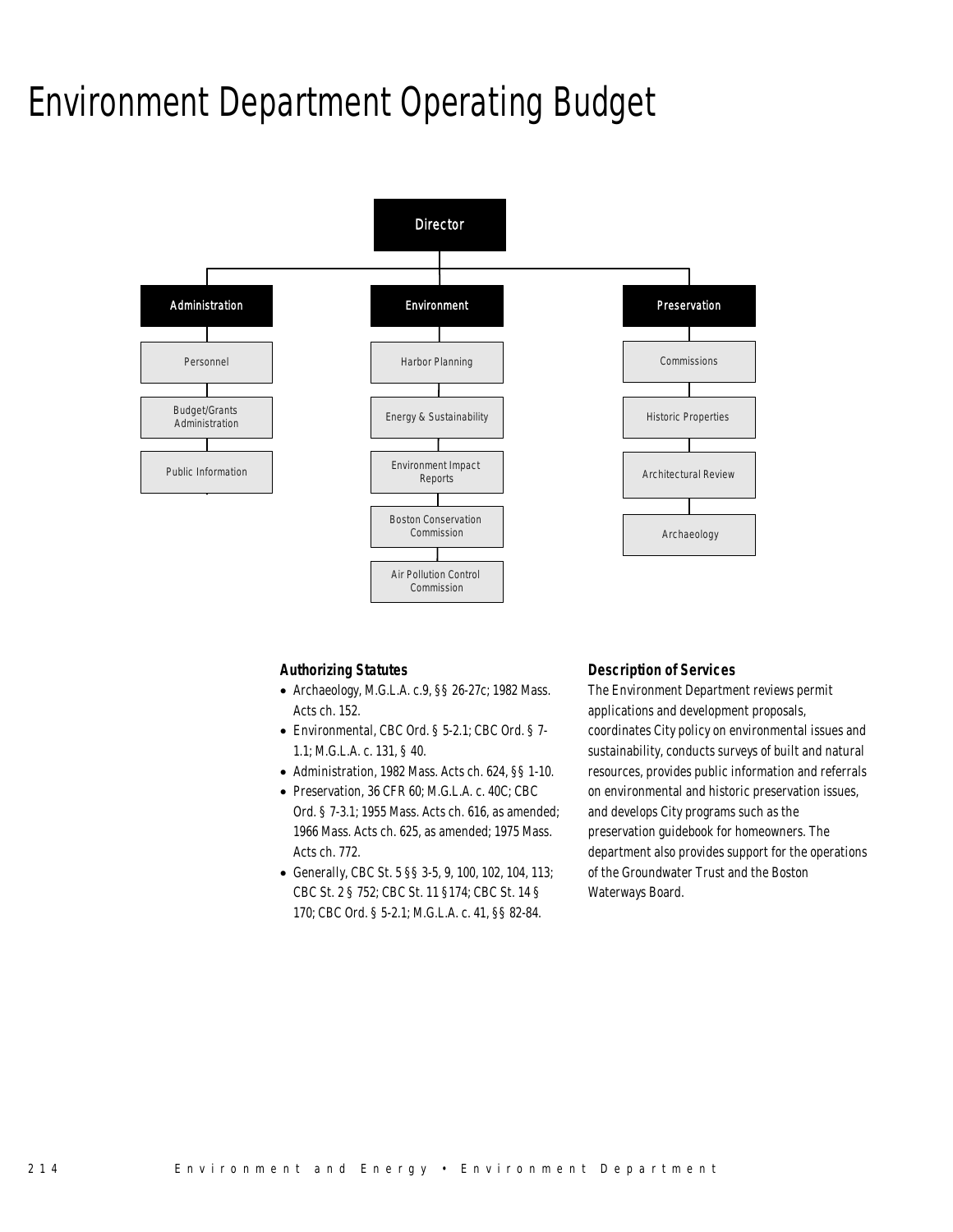# Department History

| <b>Personnel Services</b>       |                                                                                                                                                                                                                                                                                                      | FY08 Expenditure                                                                                                             | FY09 Expenditure                                                                           | FY10 Appropriation                                                                                                    | FY11 Adopted                                                                                                                  | Inc/Dec 10 vs 11                                                                                              |
|---------------------------------|------------------------------------------------------------------------------------------------------------------------------------------------------------------------------------------------------------------------------------------------------------------------------------------------------|------------------------------------------------------------------------------------------------------------------------------|--------------------------------------------------------------------------------------------|-----------------------------------------------------------------------------------------------------------------------|-------------------------------------------------------------------------------------------------------------------------------|---------------------------------------------------------------------------------------------------------------|
|                                 | 51000 Permanent Employees<br>51100 Emergency Employees<br>51200 Overtime<br>51600 Unemployment Compensation<br>51700 Workers' Compensation<br><b>Total Personnel Services</b>                                                                                                                        | 1,107,639<br>0<br>$\boldsymbol{0}$<br>0<br>$\mathbf{0}$<br>1,107,639                                                         | 1,135,277<br>0<br>0<br>0<br>$\Omega$<br>1,135,277                                          | 1,110,560<br>0<br>$\mathbf 0$<br>0<br>0<br>1,110,560                                                                  | 1,114,107<br>$\mathbf 0$<br>$\mathbf 0$<br>$\mathbf{0}$<br>$\Omega$<br>1,114,107                                              | 3,547<br>0<br>$\theta$<br>$\overline{0}$<br>$\Omega$<br>3,547                                                 |
| <b>Contractual Services</b>     |                                                                                                                                                                                                                                                                                                      | FY08 Expenditure                                                                                                             | FY09 Expenditure                                                                           | FY10 Appropriation                                                                                                    | FY11 Adopted                                                                                                                  | Inc/Dec 10 vs 11                                                                                              |
|                                 | 52100 Communications<br>52200 Utilities<br>52400 Snow Removal<br>52500 Garbage/Waste Removal<br>52600 Repairs Buildings & Structures<br>52700 Repairs & Service of Equipment<br>52800 Transportation of Persons<br>52900 Contracted Services<br><b>Total Contractual Services</b>                    | 11,857<br>$\mathbf 0$<br>$\overline{0}$<br>0<br>0<br>2,206<br>$\theta$<br>188,371<br>202,434                                 | 11,836<br>0<br>$\Omega$<br>$\mathbf{0}$<br>$\mathbf{0}$<br>331<br>56<br>184,140<br>196,363 | 10,993<br>0<br>0<br>0<br>0<br>1,500<br>$\bf 0$<br>184,119<br>196,612                                                  | 11,582<br>$\mathbf 0$<br>$\overline{0}$<br>$\mathbf{0}$<br>$\mathbf{0}$<br>1,000<br>$\mathbf 0$<br>182,119<br>194,701         | 589<br>$\theta$<br>$\overline{0}$<br>$\overline{0}$<br>$\theta$<br>$-500$<br>$\theta$<br>$-2,000$<br>$-1,911$ |
| <b>Supplies &amp; Materials</b> |                                                                                                                                                                                                                                                                                                      | FY08 Expenditure                                                                                                             | FY09 Expenditure                                                                           | FY10 Appropriation                                                                                                    | FY11 Adopted                                                                                                                  | Inc/Dec 10 vs 11                                                                                              |
|                                 | 53000 Auto Energy Supplies<br>53200 Food Supplies<br>53400 Custodial Supplies<br>53500 Med, Dental, & Hosp Supply<br>53600 Office Supplies and Materials<br>53700 Clothing Allowance<br>53800 Educational Supplies & Mat<br>53900 Misc Supplies & Materials<br><b>Total Supplies &amp; Materials</b> | $\boldsymbol{0}$<br>$\boldsymbol{0}$<br>0<br>$\boldsymbol{0}$<br>9,680<br>$\mathbf 0$<br>$\boldsymbol{0}$<br>2,485<br>12,165 | 0<br>0<br>$\mathbf{0}$<br>0<br>9,262<br>0<br>$\overline{0}$<br>5,559<br>14,821             | $\boldsymbol{0}$<br>$\boldsymbol{0}$<br>0<br>$\mathbf 0$<br>9,767<br>$\mathbf 0$<br>$\overline{0}$<br>1,000<br>10,767 | $\boldsymbol{0}$<br>$\mathbf 0$<br>$\mathbf{0}$<br>$\mathbf{0}$<br>10,000<br>$\mathbf 0$<br>$\overline{0}$<br>1,000<br>11,000 | 0<br>$\mathbf{0}$<br>$\overline{0}$<br>$\overline{0}$<br>233<br>$\mathbf 0$<br>$\theta$<br>$\theta$<br>233    |
| <b>Current Chgs &amp; Oblig</b> |                                                                                                                                                                                                                                                                                                      | FY08 Expenditure                                                                                                             | FY09 Expenditure                                                                           | FY10 Appropriation                                                                                                    | FY11 Adopted                                                                                                                  | Inc/Dec 10 vs 11                                                                                              |
|                                 | 54300 Workers' Comp Medical<br>54400 Legal Liabilities<br>54500 Aid To Veterans<br>54600 Current Charges H&I<br>54700 Indemnification<br>54900 Other Current Charges<br>Total Current Chgs & Oblig                                                                                                   | $\boldsymbol{0}$<br>$\boldsymbol{0}$<br>0<br>0<br>$\mathbf{0}$<br>524<br>524                                                 | $\boldsymbol{0}$<br>0<br>$\mathbf{0}$<br>$\overline{0}$<br>$\overline{0}$<br>636<br>636    | $\boldsymbol{0}$<br>$\mathbf 0$<br>0<br>$\mathbf 0$<br>$\overline{0}$<br>1,240<br>1,240                               | $\boldsymbol{0}$<br>$\mathbf 0$<br>$\mathbf{0}$<br>$\mathbf{0}$<br>$\mathbf{0}$<br>1,240<br>1,240                             | 0<br>$\mathbf 0$<br>0<br>0<br>0<br>$\mathbf 0$<br>0                                                           |
| Equipment                       |                                                                                                                                                                                                                                                                                                      | FY08 Expenditure                                                                                                             | FY09 Expenditure                                                                           | FY10 Appropriation                                                                                                    | FY11 Adopted                                                                                                                  | Inc/Dec 10 vs 11                                                                                              |
|                                 | 55000 Automotive Equipment<br>55400 Lease/Purchase<br>55600 Office Furniture & Equipment<br>55900 Misc Equipment<br><b>Total Equipment</b>                                                                                                                                                           | $\boldsymbol{0}$<br>3,739<br>$\bf{0}$<br>$\boldsymbol{0}$<br>3,739                                                           | 0<br>3,739<br>0<br>1,375<br>5,114                                                          | $\boldsymbol{0}$<br>1,869<br>$\theta$<br>$\overline{0}$<br>1,869                                                      | $\boldsymbol{0}$<br>$\mathbf 0$<br>$\boldsymbol{0}$<br>$\mathbf 0$<br>0                                                       | 0<br>$-1,869$<br>$\theta$<br>$\theta$<br>$-1,869$                                                             |
| Other                           |                                                                                                                                                                                                                                                                                                      | FY08 Expenditure                                                                                                             | FY09 Expenditure                                                                           | FY10 Appropriation                                                                                                    | FY11 Adopted                                                                                                                  | Inc/Dec 10 vs 11                                                                                              |
|                                 | 56200 Special Appropriation<br>57200 Structures & Improvements<br>58000 Land & Non-Structure<br><b>Total Other</b>                                                                                                                                                                                   | $\pmb{0}$<br>$\bf{0}$<br>$\boldsymbol{0}$<br>$\pmb{0}$                                                                       | 0<br>0<br>0<br>0                                                                           | $\overline{0}$<br>$\mathbf 0$<br>0<br>0                                                                               | 0<br>$\mathbf 0$<br>$\mathbf{0}$<br>0                                                                                         | 0<br>0<br>0<br>0                                                                                              |
|                                 | <b>Grand Total</b>                                                                                                                                                                                                                                                                                   | 1,326,501                                                                                                                    | 1,352,211                                                                                  | 1,321,048                                                                                                             | 1,321,048                                                                                                                     | $\overline{0}$                                                                                                |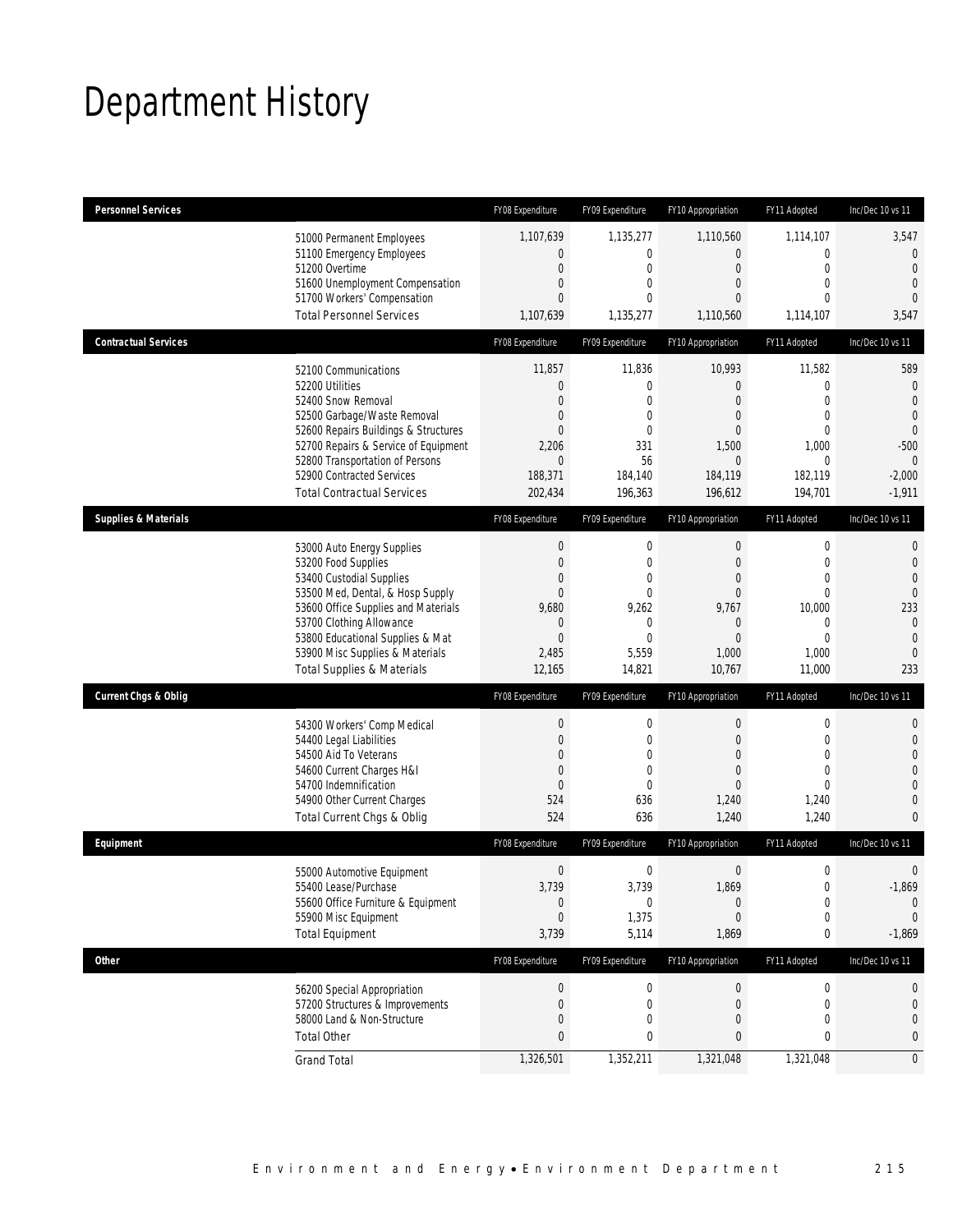# Department Personnel

| Title                         | Union<br>Code   | Grade     | Position | FY11 Salary | Title                        | Union<br>Code   | Grade          | Position | FY11 Salary  |
|-------------------------------|-----------------|-----------|----------|-------------|------------------------------|-----------------|----------------|----------|--------------|
| Commissioner                  | CDH             | <b>NG</b> | 1.00     | 89,217      | <b>Environmental Asst</b>    | MY <sub>0</sub> | 06             | 2.00     | 115,699      |
| Chief of Environment & Energy | CDH             | <b>NG</b> | 1.00     | 123,057     | Administrative Asst          | <b>MYO</b>      | 06             | 1.00     | 57,849       |
| Receptionist/Secretary        | <b>MYG</b>      | 14        | 1.00     | 36,632      | Exec Sec                     | <b>MYO</b>      | 06             | 1.00     | 57,849       |
| Deputy Administrator          | <b>MYO</b>      | 10        | 1.00     | 80,591      | <b>Preservation Planner</b>  | <b>MYO</b>      | 06             | 3.00     | 143,723      |
| <b>Exec Assistant</b>         | MY <sub>0</sub> | 09        | 1.00     | 74,988      | Archaeologist                | MY <sub>0</sub> | 06             | 1.00     | 57,849       |
| Architect                     | MY <sub>0</sub> | 09        | 1.00     | 64,678      | Asst Survey Director         | MY <sub>0</sub> | 06             | 1.00     | 45,452       |
| Sr Planner                    | MY <sub>0</sub> | 09        | 1.00     | 74,988      | Admin Asst                   | MY <sub>0</sub> | 0 <sub>5</sub> | 1.00     | 41,183       |
|                               |                 |           |          |             | Grants Admin/Finance Spec    | MY <sub>0</sub> | 05             | 1.00     | 52,980       |
|                               |                 |           |          |             | <b>Total</b>                 |                 |                | 18       | 1,116,737    |
|                               |                 |           |          |             | <b>Adjustments</b>           |                 |                |          |              |
|                               |                 |           |          |             | <b>Differential Payments</b> |                 |                |          | $\mathbf{0}$ |
|                               |                 |           |          |             | Other                        |                 |                |          | 17,938       |
|                               |                 |           |          |             | Chargebacks                  |                 |                |          | 0            |
|                               |                 |           |          |             | <b>Salary Savings</b>        |                 |                |          | $-20,568$    |
|                               |                 |           |          |             | <b>FY11 Total Request</b>    |                 |                |          | 1,114,107    |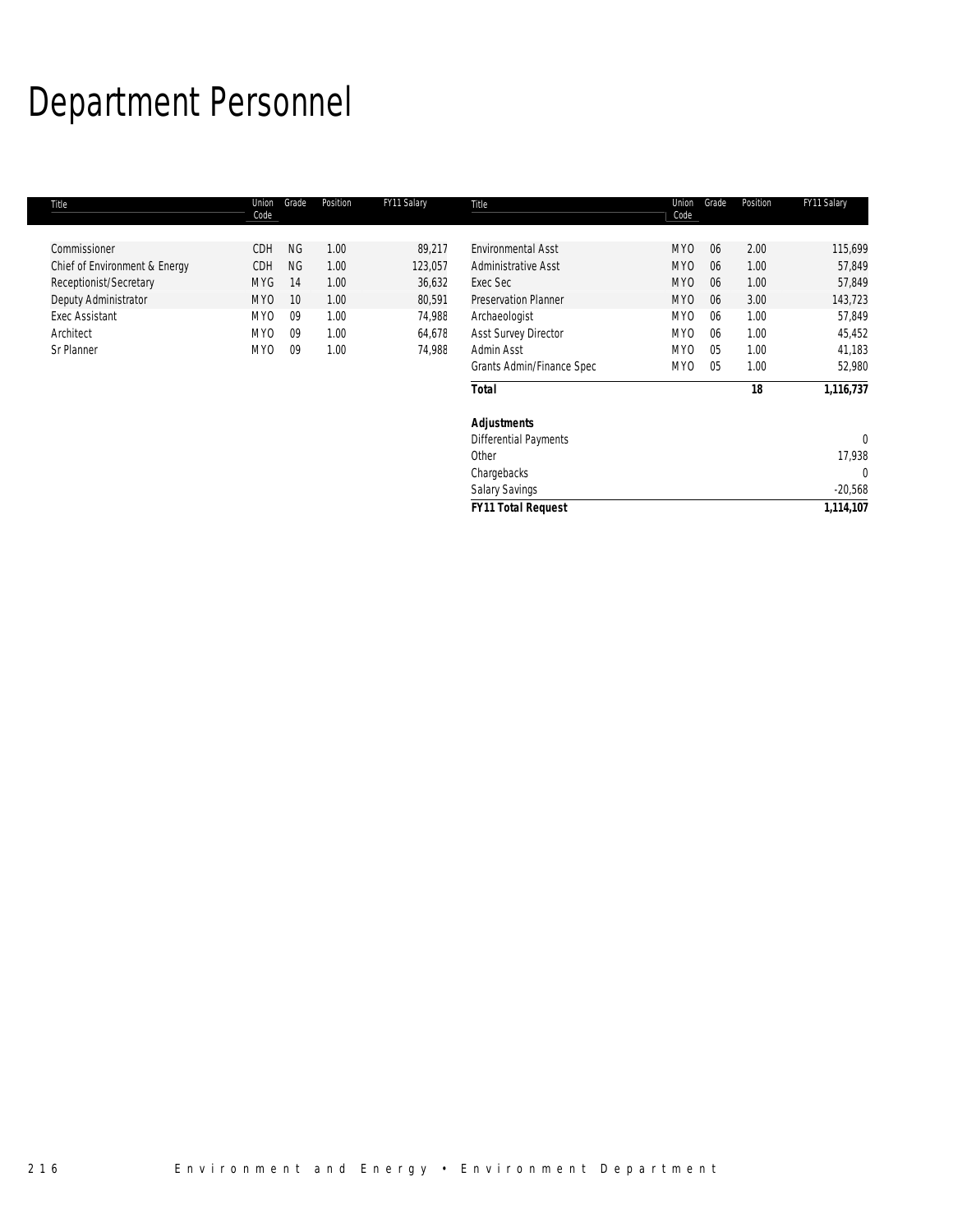# External Funds History

| <b>Personnel Services</b>       |                                                                                                                                                                                                                                                                                                            | FY08 Expenditure                                                                                         | FY09 Expenditure                                                                                                            | FY10 Appropriation                                                                                                                  | FY11 Adopted                                                                                                                                  | Inc/Dec 10 vs 11                                                                                                                      |
|---------------------------------|------------------------------------------------------------------------------------------------------------------------------------------------------------------------------------------------------------------------------------------------------------------------------------------------------------|----------------------------------------------------------------------------------------------------------|-----------------------------------------------------------------------------------------------------------------------------|-------------------------------------------------------------------------------------------------------------------------------------|-----------------------------------------------------------------------------------------------------------------------------------------------|---------------------------------------------------------------------------------------------------------------------------------------|
|                                 | 51000 Permanent Employees<br>51100 Emergency Employees<br>51200 Overtime<br>51300 Part Time Employees<br>51400 Health Insurance<br>51500 Pension & Annunity<br>51600 Unemployment Compensation<br>51700 Workers' Compensation<br>51800 Indirect Costs<br>51900 Medicare<br><b>Total Personnel Services</b> | 41,419<br>0<br>0<br>0<br>$\overline{0}$<br>3,384<br>0<br>0<br>0<br>$\overline{0}$<br>44,803              | 44,980<br>0<br>0<br>0<br>0<br>3,953<br>0<br>0<br>0<br>$\theta$<br>48,933                                                    | 112,226<br>$\boldsymbol{0}$<br>$\boldsymbol{0}$<br>$\overline{0}$<br>17,525<br>9,833<br>0<br>$\mathbf 0$<br>8,145<br>254<br>147,983 | 167,693<br>$\mathbf{0}$<br>$\mathbf 0$<br>$\mathbf{0}$<br>22,732<br>14,879<br>$\mathbf{0}$<br>$\mathbf 0$<br>$\mathbf{0}$<br>2,398<br>207,702 | 55,467<br>$\mathbf{0}$<br>$\mathbf{0}$<br>$\mathbf{0}$<br>5,207<br>5,046<br>$\theta$<br>$\overline{0}$<br>$-8,145$<br>2,144<br>59,719 |
| <b>Contractual Services</b>     |                                                                                                                                                                                                                                                                                                            | FY08 Expenditure                                                                                         | FY09 Expenditure                                                                                                            | FY10 Appropriation                                                                                                                  | FY11 Adopted                                                                                                                                  | Inc/Dec 10 vs 11                                                                                                                      |
|                                 | 52100 Communications<br>52200 Utilities<br>52400 Snow Removal<br>52500 Garbage/Waste Removal<br>52600 Repairs Buildings & Structures<br>52700 Repairs & Service of Equipment<br>52800 Transportation of Persons<br>52900 Contracted Services<br><b>Total Contractual Services</b>                          | $\boldsymbol{0}$<br>$\mathbf 0$<br>0<br>0<br>$\overline{0}$<br>0<br>$\overline{0}$<br>241,719<br>241,719 | $\boldsymbol{0}$<br>$\boldsymbol{0}$<br>0<br>$\mathbf 0$<br>$\mathbf 0$<br>19,363<br>$\boldsymbol{0}$<br>437,614<br>456,977 | $\boldsymbol{0}$<br>$\boldsymbol{0}$<br>$\overline{0}$<br>0<br>0<br>0<br>$\overline{0}$<br>501,712<br>501,712                       | $\mathbf 0$<br>$\mathbf{0}$<br>0<br>$\Omega$<br>$\Omega$<br>$\theta$<br>20,000<br>3,447,500<br>3,467,500                                      | $\mathbf{0}$<br>$\mathbf{0}$<br>$\overline{0}$<br>$\left($<br>$\mathbf 0$<br>$\Omega$<br>20,000<br>2,945,788<br>2,965,788             |
| <b>Supplies &amp; Materials</b> |                                                                                                                                                                                                                                                                                                            | FY08 Expenditure                                                                                         | FY09 Expenditure                                                                                                            | FY10 Appropriation                                                                                                                  | FY11 Adopted                                                                                                                                  | Inc/Dec 10 vs 11                                                                                                                      |
|                                 | 53000 Auto Energy Supplies<br>53200 Food Supplies<br>53400 Custodial Supplies<br>53500 Med, Dental, & Hosp Supply<br>53600 Office Supplies and Materials<br>53700 Clothing Allowance<br>53900 Misc Supplies & Materials<br><b>Total Supplies &amp; Materials</b>                                           | $\boldsymbol{0}$<br>0<br>0<br>0<br>0<br>$\overline{0}$<br>0<br>0                                         | 0<br>0<br>0<br>$\mathbf 0$<br>$\mathbf 0$<br>0<br>0<br>0                                                                    | 0<br>$\boldsymbol{0}$<br>0<br>$\overline{0}$<br>0<br>0<br>0<br>0                                                                    | $\mathbf 0$<br>$\mathbf{0}$<br>$\mathbf{0}$<br>$\mathbf{0}$<br>$\mathbf{0}$<br>$\mathbf{0}$<br>$\mathbf{0}$<br>$\mathbf 0$                    | $\theta$<br>$\mathbf{0}$<br>$\overline{0}$<br>$\mathbf 0$<br>$\mathbf 0$<br>$\Omega$<br>$\mathbf 0$<br>$\mathbf 0$                    |
| <b>Current Chgs &amp; Oblig</b> |                                                                                                                                                                                                                                                                                                            | FY08 Expenditure                                                                                         | FY09 Expenditure                                                                                                            | FY10 Appropriation                                                                                                                  | FY11 Adopted                                                                                                                                  | Inc/Dec 10 vs 11                                                                                                                      |
|                                 | 54300 Workers' Comp Medical<br>54400 Legal Liabilities<br>54600 Current Charges H&I<br>54700 Indemnification<br>54900 Other Current Charges<br>Total Current Chgs & Oblig                                                                                                                                  | 0<br>0<br>0<br>$\overline{0}$<br>0<br>0                                                                  | 0<br>0<br>0<br>0<br>$\mathbf 0$<br>0                                                                                        | 0<br>0<br>$\boldsymbol{0}$<br>0<br>0<br>0                                                                                           | $\mathbf 0$<br>$\mathbf{0}$<br>$\mathbf{0}$<br>$\mathbf{0}$<br>$\mathbf{0}$<br>0                                                              | 0<br>$\mathbf{0}$<br>$\overline{0}$<br>$\bigcap$<br>$\sqrt{ }$<br>$\mathbf 0$                                                         |
| Eauipment                       |                                                                                                                                                                                                                                                                                                            | FY08 Expenditure                                                                                         | FY09 Expenditure                                                                                                            | FY10 Appropriation                                                                                                                  | FY11 Adopted                                                                                                                                  | Inc/Dec 10 vs 11                                                                                                                      |
|                                 | 55000 Automotive Equipment<br>55400 Lease/Purchase<br>55600 Office Furniture & Equipment<br>55900 Misc Equipment<br><b>Total Equipment</b>                                                                                                                                                                 | $\boldsymbol{0}$<br>$\overline{0}$<br>0<br>$\mathbf 0$<br>0                                              | 0<br>0<br>0<br>0<br>0                                                                                                       | $\mathbf 0$<br>0<br>0<br>0<br>0                                                                                                     | $\mathbf{0}$<br>$\mathbf{0}$<br>$\mathbf{0}$<br>$\mathbf{0}$<br>0                                                                             | $\mathbf 0$<br>$\mathbf 0$<br>$\overline{0}$<br>$\mathbf{0}$<br>$\mathbf{0}$                                                          |
| <b>Other</b>                    |                                                                                                                                                                                                                                                                                                            | FY08 Expenditure                                                                                         | FY09 Expenditure                                                                                                            | FY10 Appropriation                                                                                                                  | FY11 Adopted                                                                                                                                  | Inc/Dec 10 vs 11                                                                                                                      |
|                                 | 56200 Special Appropriation<br>57200 Structures & Improvements<br>58000 Land & Non-Structure<br><b>Total Other</b><br><b>Grand Total</b>                                                                                                                                                                   | $\boldsymbol{0}$<br>$\mathbf 0$<br>$\mathbf 0$<br>0<br>286,522                                           | $\boldsymbol{0}$<br>0<br>$\boldsymbol{0}$<br>0<br>505,910                                                                   | 3,253,100<br>0<br>$\boldsymbol{0}$<br>3,253,100<br>3,902,795                                                                        | $\boldsymbol{0}$<br>$\mathbf 0$<br>$\mathbf 0$<br>0<br>3,675,202                                                                              | $-3,253,100$<br>$\mathbf{0}$<br>$\mathbf 0$<br>$-3,253,100$<br>$-227,593$                                                             |
|                                 |                                                                                                                                                                                                                                                                                                            |                                                                                                          |                                                                                                                             |                                                                                                                                     |                                                                                                                                               |                                                                                                                                       |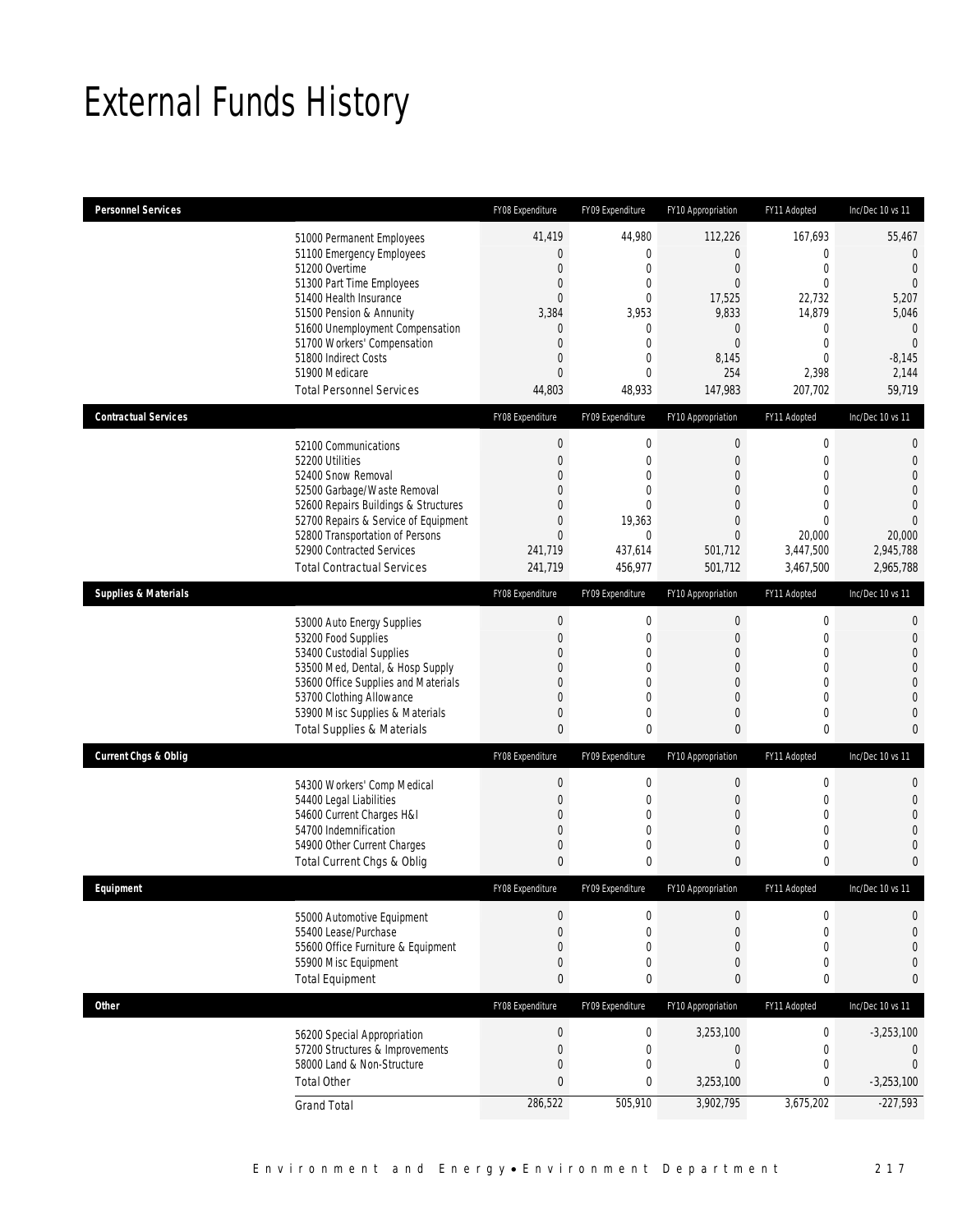# External Funds Personnel

| Title                | Union<br>Code   | Grade | Position | FY11 Salary | Title                                                  | Union<br>Code          | Grade    | Position     | FY11 Salary      |
|----------------------|-----------------|-------|----------|-------------|--------------------------------------------------------|------------------------|----------|--------------|------------------|
| <b>Exec Director</b> | MY <sub>0</sub> | 09    | 1.00     | 68,450      | <b>Environmental Asst</b><br>Grants Admin/Finance Spec | MY <sub>0</sub><br>MY0 | 06<br>05 | 1.00<br>1.00 | 48,892<br>48,116 |
|                      |                 |       |          |             | <b>Total</b>                                           |                        |          | 3            | 165,458          |
|                      |                 |       |          |             | <b>Adjustments</b>                                     |                        |          |              |                  |
|                      |                 |       |          |             | <b>Differential Payments</b>                           |                        |          |              | $\mathbf 0$      |
|                      |                 |       |          |             | Other                                                  |                        |          |              | 2,235            |
|                      |                 |       |          |             | Chargebacks                                            |                        |          |              | $\overline{0}$   |
|                      |                 |       |          |             | Salary Savings                                         |                        |          |              | $\overline{0}$   |
|                      |                 |       |          |             | <b>FY11 Total Request</b>                              |                        |          |              | 167,693          |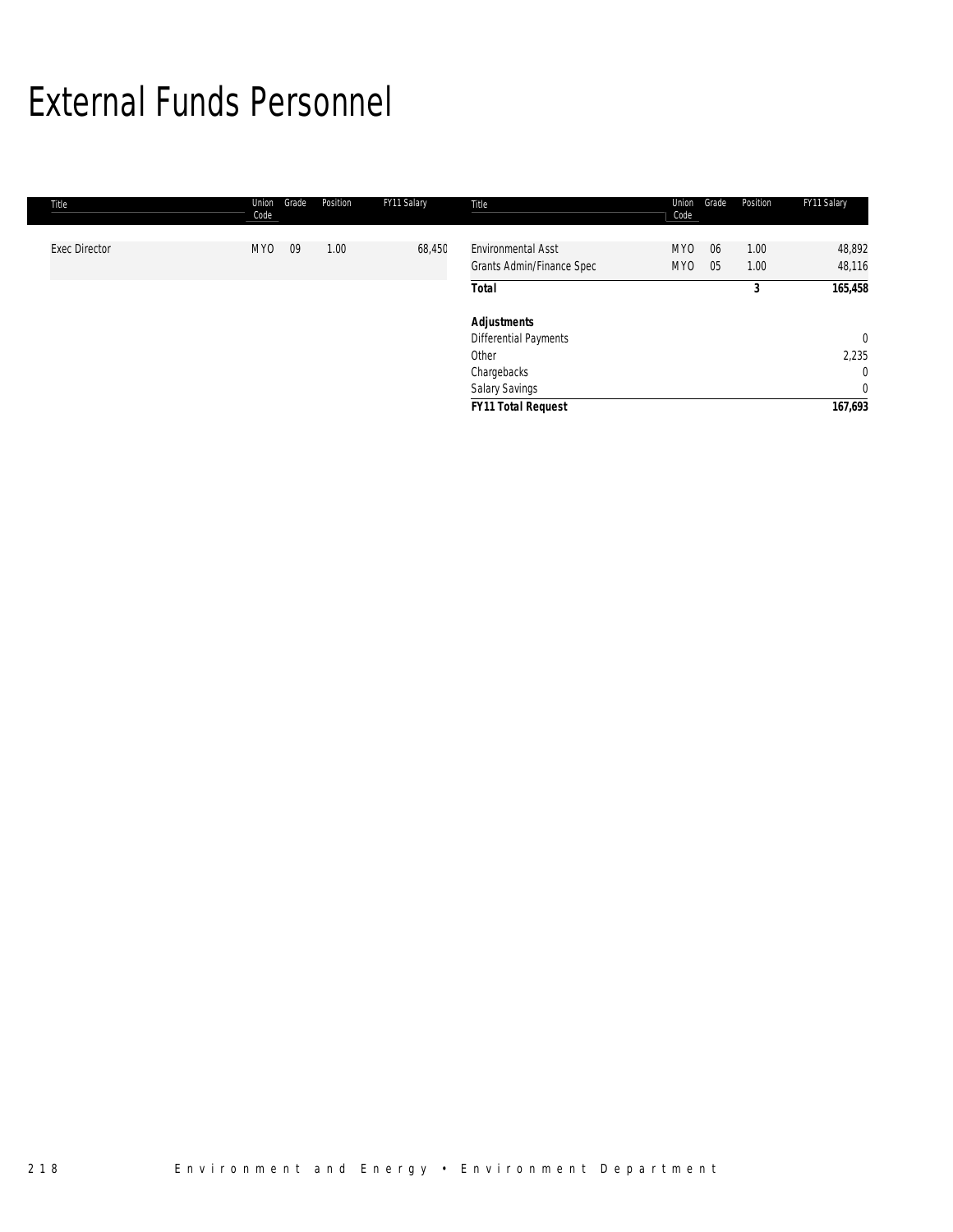# Program 1. Environment

### *Bryan Glascock, Manager Organization: 303100*

### *Program Description*

The Environment Program works to enhance the quality of Boston's air, water, and land, and the integrity of its architecture and historic resources. The program researches and writes study reports, prepares National Register nominations, and performs design review of properties subject to landmark, local, district, and National Register review. The Environment Program works to protect and enhance the air, water and quality of life for Boston's residents, workers and visitors. The Program is focused on implementing the Mayor's commitment to sustainable development, climate protection, and the environment by reviewing environmental impact assessments, issuing permits and providing information and referral services on environmental issues. Through participation in various local, state, and federal review processes, the program seeks to increase the accessibility and quality of Boston's water and riverfronts. The program provides year-round information and referral on hazardous materials, non-toxic options, and materials disposal and recycling.

- To promote conservation of the City's architectural resources through administration of local preservation district guidelines and through federal, state and local regulation and review.
- To protect the public from air and noise pollution by enforcing Air Pollution Control Commission and other regulations.
- To protect wetlands and water quality through administration of the Massachusetts Wetlands Protection Act.
- To provide public education and outreach on the City's architectural, environmental and archeological initiatives and regulatory programs.
- To provide public education and outreach on the City's architectural, environmental and archeological initiatives and regulatory programs.

| <b>Performance Measures</b> |                                                              | Actual '08           | Actual '09           | Projected '10        | Target '11           |
|-----------------------------|--------------------------------------------------------------|----------------------|----------------------|----------------------|----------------------|
|                             | # of attendees at Preservation Commission<br>public hearings | .807                 | 1.699                | 1.181                | 1,500                |
|                             | # of project reviews for historic properties                 | 867                  | 735                  | 946                  | 1,100                |
|                             | # of wetlands and water quality public hearings              | 37                   | 20                   | 23                   | 20                   |
|                             | Air quality complaints responded to                          | 59                   | 35                   | 33                   | 40                   |
|                             | EIS/Rs comments                                              | 103                  | 68                   | 52                   | 70                   |
|                             | Noise level complaints responded to                          | 113                  | 140                  | 175                  | 150                  |
| Selected Service Indicators |                                                              | Actual '08           | Actual '09           | Approp '10           | <b>Budget '11</b>    |
|                             | <b>Personnel Services</b><br>Non Personnel                   | 1.107.639<br>218.862 | 1.135.277<br>216.934 | 1.110.560<br>210.488 | 1,114,107<br>206,941 |
|                             | Total                                                        | 1,326,501            | 1,352,211            | 1,321,048            | 1,321,048            |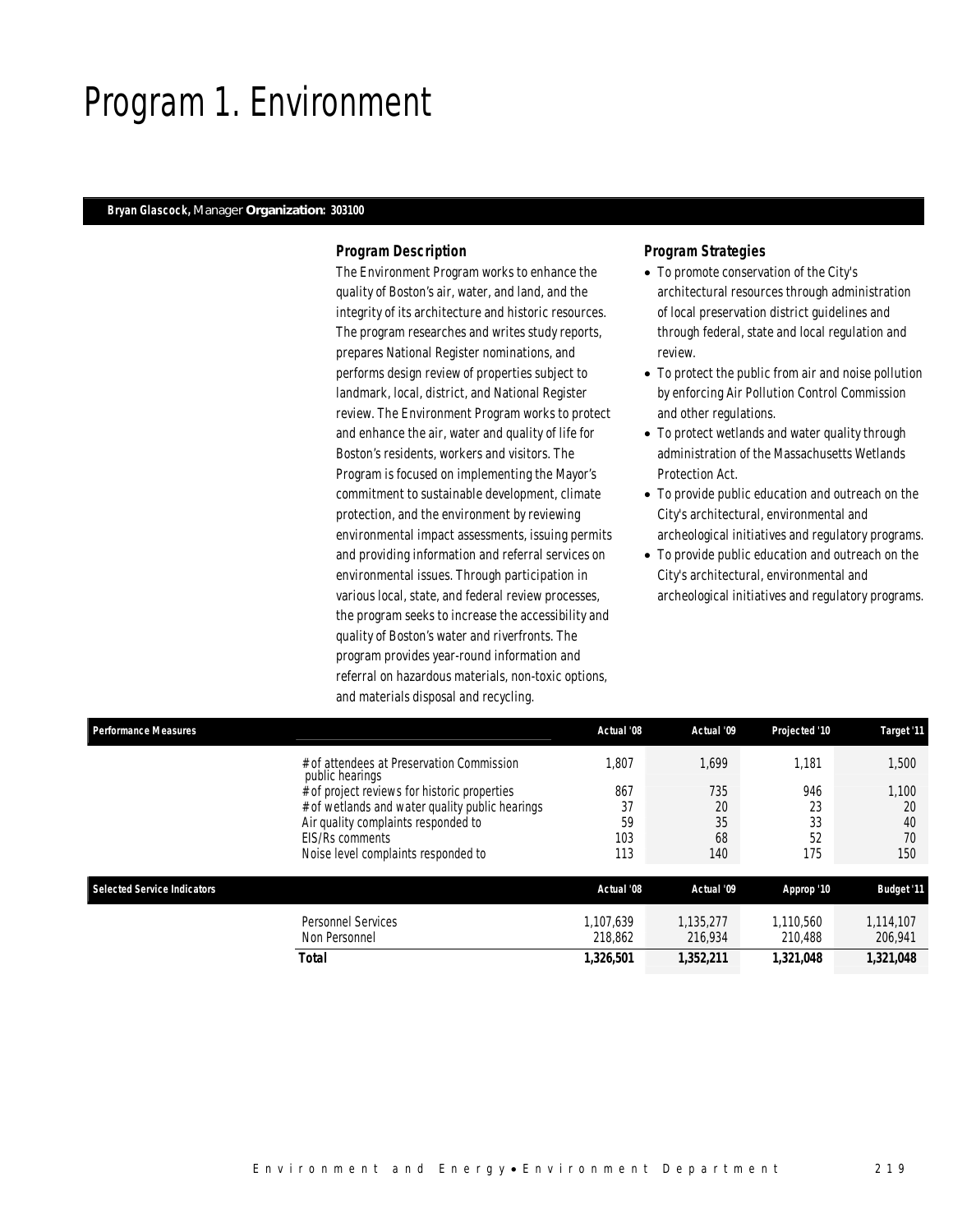## External Funds Projects

#### *ARRA - Energy Efficiency & Conservation Block Grant (EECBG)*

#### *Project Mission*

The City will be awarded \$6.5 million under the American Recovery and Reinvestment Act to support the Renew Boston initiative. Renew Boston will be an innovative public-private partnership that will boost energy efficiency and alternative energy services for Boston residents, businesses and municipal facilities. The Environment Department will coordinate with other city agencies to leverage other state and utility incentives for the initiative. It is anticipated that more than 100 green jobs will be created through the program over the next two years.

#### *ARRA - Solar Market Transformation*

#### *Project Mission*

Î

The Solar Market Transformation funds are a one time grant from the United States Department of Energy, funded by the American Recovery and Reinvestment Act. Working with the Boston Transportation Department, the Environment Department will support the design and construction of a solar evacuation route to be used by residents and visitors in emergencies. The solar powered route will store power and provide direction in case of wide spread electrical failure. Î

*Boston Pollution Abatement Fund* 

#### *Project Mission*

The Pollution Abatement Fund was established in 1984 to receive funds environmental permits and fines which are to be expended by Air Pollution Control Commission in support of pollution abatement programs. The Fund has received permit fees from the South Boston Parking freeze and has been used to administer the Freeze and associated air pollution reduction efforts pursuant to 310CMR 7.33 and the Federal Clean Air Act. The fund provides grants for pollution abatements, vehicle retrofits, and air pollution research.

#### *Groundwater/Well System*

#### *Project Mission*

This project pays for the installation of groundwater monitoring wells in various areas of the City of Boston.

*Massachusetts Technology Collaborative* 

#### *Project Mission*

This is a one year award from the Massachusetts Technology Collaborative to provide a portion of the required "non-federal cost share" in the Solar America Initiative.

*Municipal Waterways Account* 

#### *Project Mission*

This funding will support maintenance, dredging, cleaning and improvement of harbors, inland waters and great ponds of the commonwealth, the public access thereto, the breakwaters, retaining walls, piers, wharves and moorings thereof, and law enforcement and fire prevention.

*National Register Nomination* 

#### *Project Mission*

The National Register Nomination is an annual grant from the Massachusetts Historical Commission. This survey and planning grant allows the Boston Landmarks Commission to support the third and final phase of a comprehensive survey of cultural resources in the Beacon Hill neighborhood of the City of Boston.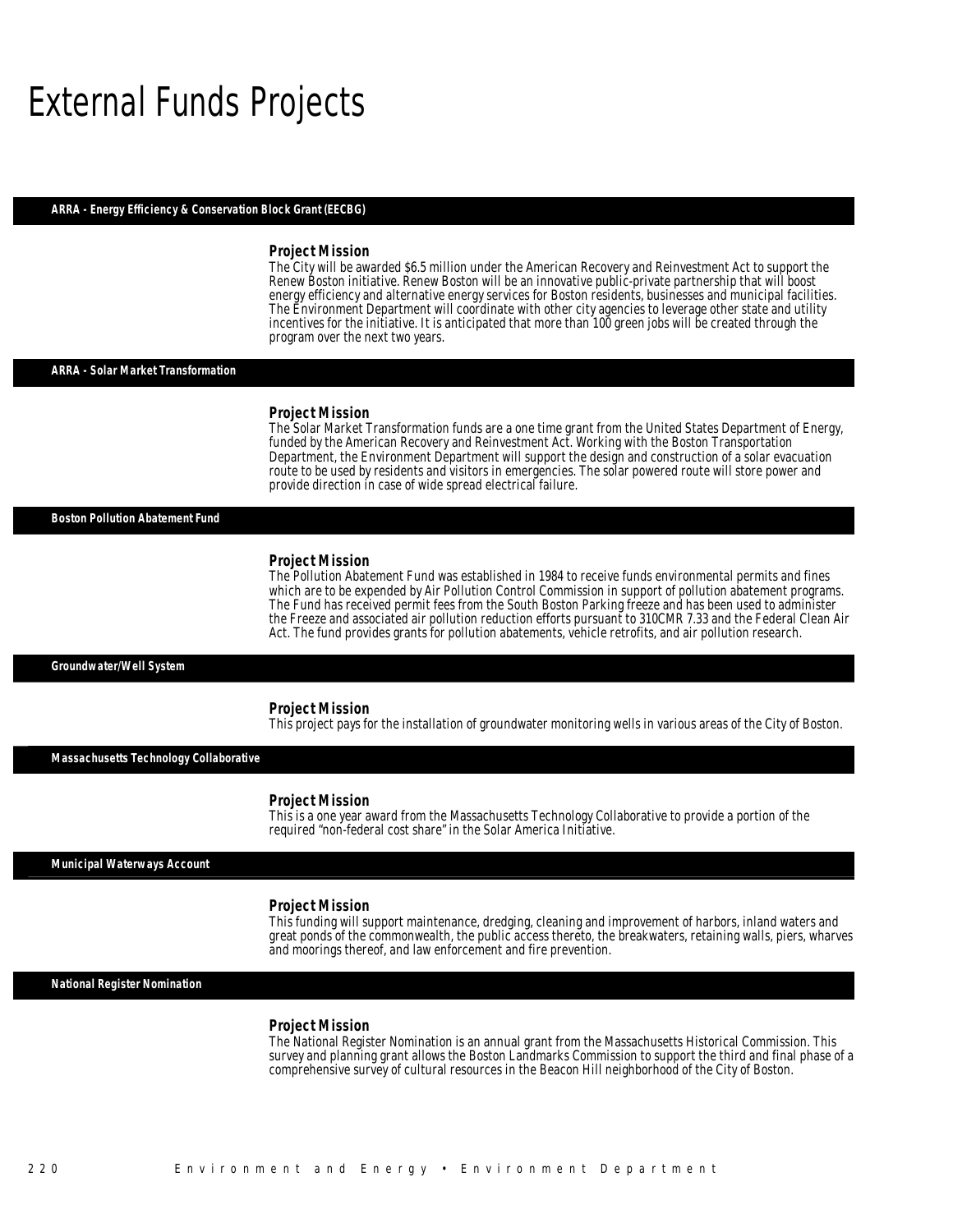### *Project Mission*

This is a three-year award from the U.S Department of Energy to maximize solar technology's role in the City's sustainable development, educational and emergency preparedness policies, resulting in the installation of solar technology on all feasible and appropriate locations throughout the city of Boston.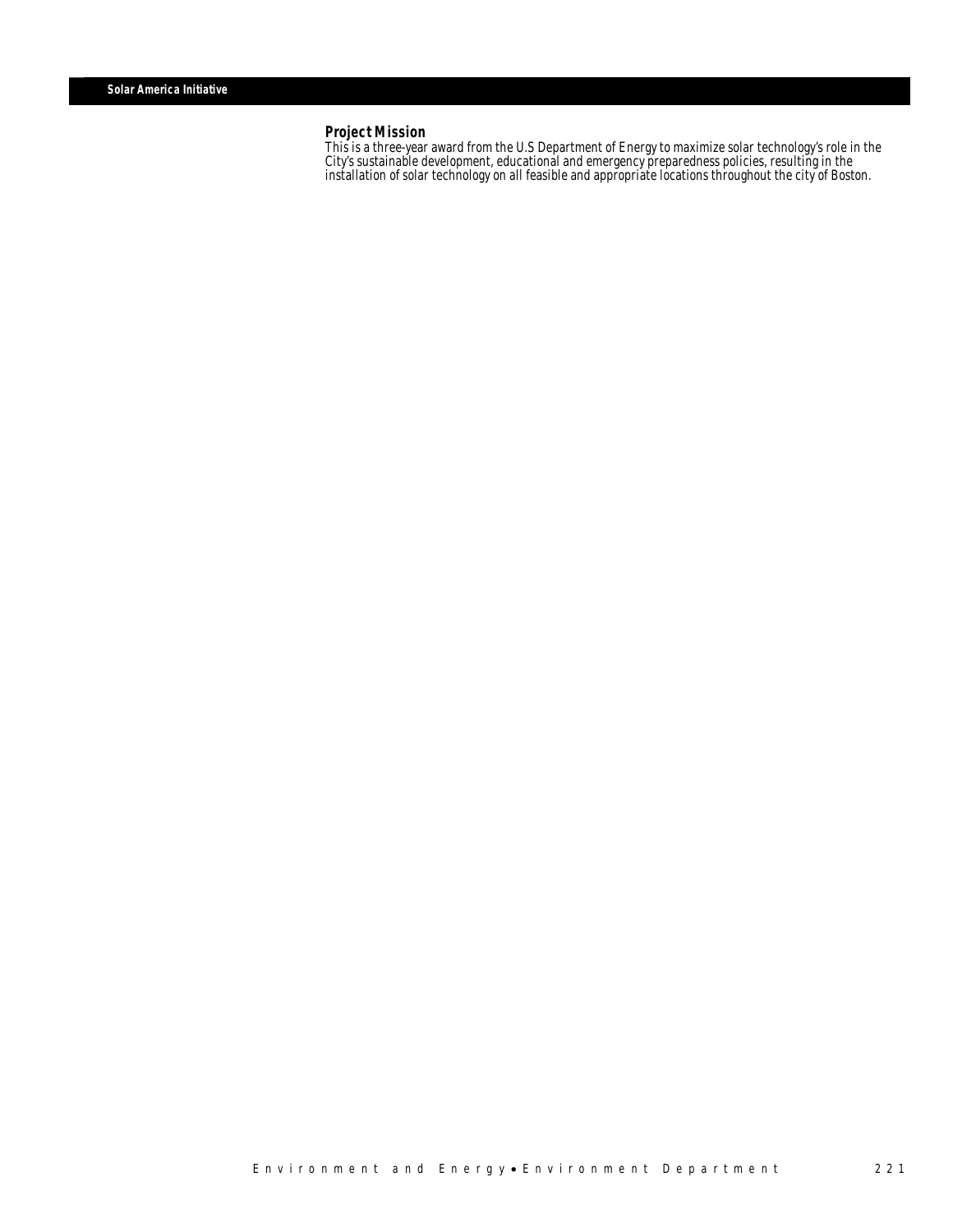## Environment Department Capital Budget

## *Overview*

Over the past several years, the city has authorized funds to clean up and conserve open-space and water resources. The FY10 Capital Plan maintains an on-going program to acquire critical pieces of property for the Urban Wilds program as the need arises.

## *FY11 Major Initiatives*

• Design and permitting will begin on a wind turbine for Moon Island.

| <b>Capital Budget Expenditures</b> |                         | Total Actual '08 | Total Actual '09 |               | <b>Estimated '10 Total Projected '11</b> |
|------------------------------------|-------------------------|------------------|------------------|---------------|------------------------------------------|
|                                    |                         |                  |                  |               |                                          |
|                                    | <b>Total Department</b> | 11.515           | 61.515           | <i>75.000</i> | 400,000                                  |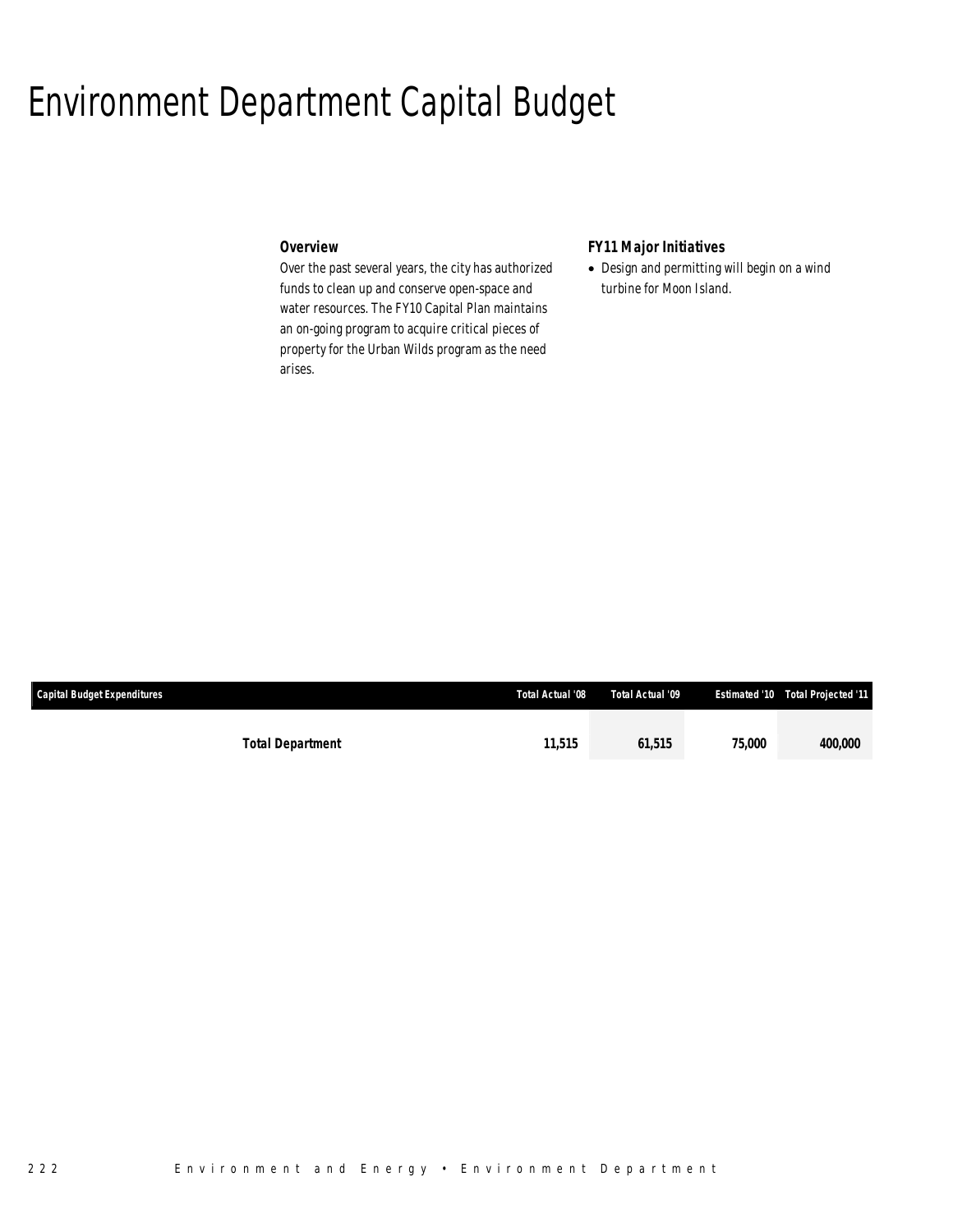# Environment Department Project Profiles

### *ENERGY CONSERVATION PROGRAM*

#### *Project Mission*

Develop and implement an energy conservation strategy citywide including the installation of photo voltaic units and energy efficient lighting. Project will seek to maximize external funding sources including rebates and grants. *Managing Department,* Construction Management *Status,* Annual Program

*Location,* Citywide *Operating Impact,* Yes

| Non Capital<br><b>FY11</b><br>Existing<br>Future<br>Fund<br>Source<br>717,000<br>City Capital<br>0<br>0<br>0<br>Grants/Other<br>50,000<br>$\Omega$<br>0<br>0<br>Total<br>767,000<br>$\theta$<br>$\theta$<br>$\theta$<br><b>Expenditures (Actual and Planned)</b><br>Thru<br><b>FY11</b><br>6/30/09<br><b>FY10</b><br>FY12-15<br>Source<br>75,000<br>City Capital<br>100,000<br>542,000<br>0<br>Grants/Other<br>50,000<br>0<br>0<br>0<br>Total<br>50,000<br>75,000<br>100,000<br>542.000 | <b>Authorizations</b> |  |  |         |
|-----------------------------------------------------------------------------------------------------------------------------------------------------------------------------------------------------------------------------------------------------------------------------------------------------------------------------------------------------------------------------------------------------------------------------------------------------------------------------------------|-----------------------|--|--|---------|
|                                                                                                                                                                                                                                                                                                                                                                                                                                                                                         |                       |  |  |         |
|                                                                                                                                                                                                                                                                                                                                                                                                                                                                                         |                       |  |  | Total   |
|                                                                                                                                                                                                                                                                                                                                                                                                                                                                                         |                       |  |  | 717,000 |
|                                                                                                                                                                                                                                                                                                                                                                                                                                                                                         |                       |  |  | 50,000  |
|                                                                                                                                                                                                                                                                                                                                                                                                                                                                                         |                       |  |  | 767,000 |
|                                                                                                                                                                                                                                                                                                                                                                                                                                                                                         |                       |  |  |         |
|                                                                                                                                                                                                                                                                                                                                                                                                                                                                                         |                       |  |  |         |
|                                                                                                                                                                                                                                                                                                                                                                                                                                                                                         |                       |  |  | Total   |
|                                                                                                                                                                                                                                                                                                                                                                                                                                                                                         |                       |  |  | 717,000 |
|                                                                                                                                                                                                                                                                                                                                                                                                                                                                                         |                       |  |  | 50,000  |
|                                                                                                                                                                                                                                                                                                                                                                                                                                                                                         |                       |  |  | 767,000 |

### *OPEN SPACE ACQUISITION*

#### *Project Mission*

Funding program for open space acquisition.

 *Managing Department,* Parks and Recreation Department *Status,* To Be Scheduled *Location,* Citywide *Operating Impact,* No

| <b>Authorizations</b>                    |           |             |             |             |           |
|------------------------------------------|-----------|-------------|-------------|-------------|-----------|
|                                          |           |             |             | Non Capital |           |
| Source                                   | Existing  | <b>FY11</b> | Future      | Fund        | Total     |
| City Capital                             | 1,000,000 | 0           | 500,000     | 0           | 1,500,000 |
| Grants/Other                             |           |             | 0           | 0           | 0         |
| Total                                    | 1,000,000 | 0           | 500,000     | 0           | 1,500,000 |
| <b>Expenditures (Actual and Planned)</b> |           |             |             |             |           |
|                                          | Thru      |             |             |             |           |
| Source                                   | 6/30/09   | <b>FY10</b> | <b>FY11</b> | FY12-15     | Total     |
| City Capital                             | 622.281   | 0           | 0           | 877.719     | 1.500.000 |
| Grants/Other                             | 0         |             | 0           | 0           | 0         |
| Total                                    | 622,281   | 0           | 0           | 877.719     | 1,500,000 |
|                                          |           |             |             |             |           |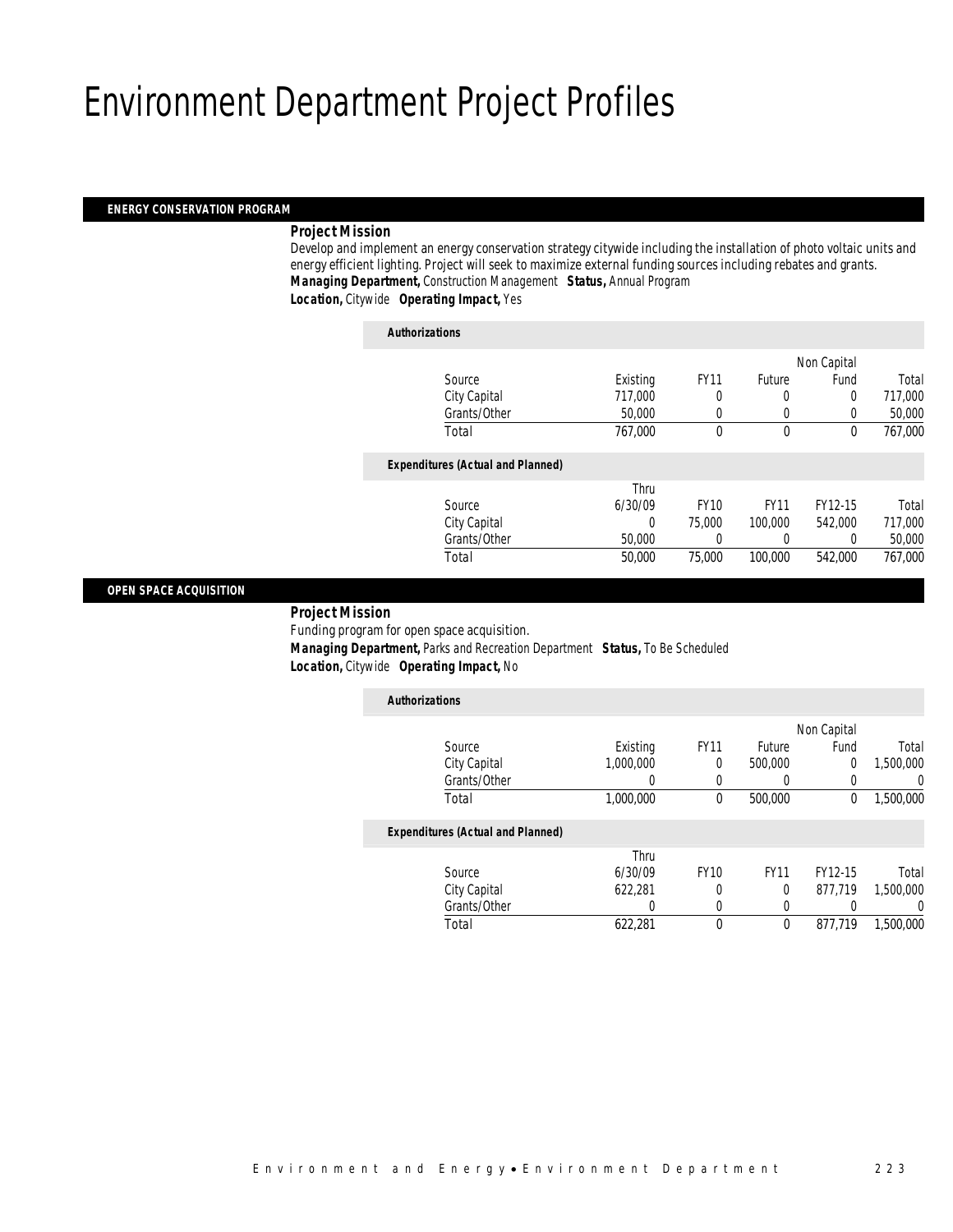# Environment Department Project Profiles

### *WIND TURBINE AT MOON ISLAND*

## *Project Mission*

Design and construct a 1,650 kW wind turbine. *Managing Department,* Construction Management *Status,* New Project *Location,* Moon Island *Operating Impact,* Yes

### *Authorizations*

|                                          |          |             |             | Non Capital |           |
|------------------------------------------|----------|-------------|-------------|-------------|-----------|
| Source                                   | Existing | <b>FY11</b> | Future      | Fund        | Total     |
| City Capital                             | 0        | 3,700,000   | 0           | 0           | 3,700,000 |
| Grants/Other                             | 0        | 0           | 0           | 800,000     | 800,000   |
| Total                                    | 0        | 3,700,000   | 0           | 800,000     | 4,500,000 |
|                                          |          |             |             |             |           |
| <b>Expenditures (Actual and Planned)</b> |          |             |             |             |           |
|                                          | Thru     |             |             |             |           |
| Source                                   | 6/30/09  | <b>FY10</b> | <b>FY11</b> | FY12-15     | Total     |
| City Capital                             | 0        | 0           | 300,000     | 3,400,000   | 3,700,000 |
| Grants/Other                             | 0        | 0           | 0           |             | $\Omega$  |
| Total                                    | 0        | 0           | 300,000     | 3,400,000   | 3,700,000 |
|                                          |          |             |             |             |           |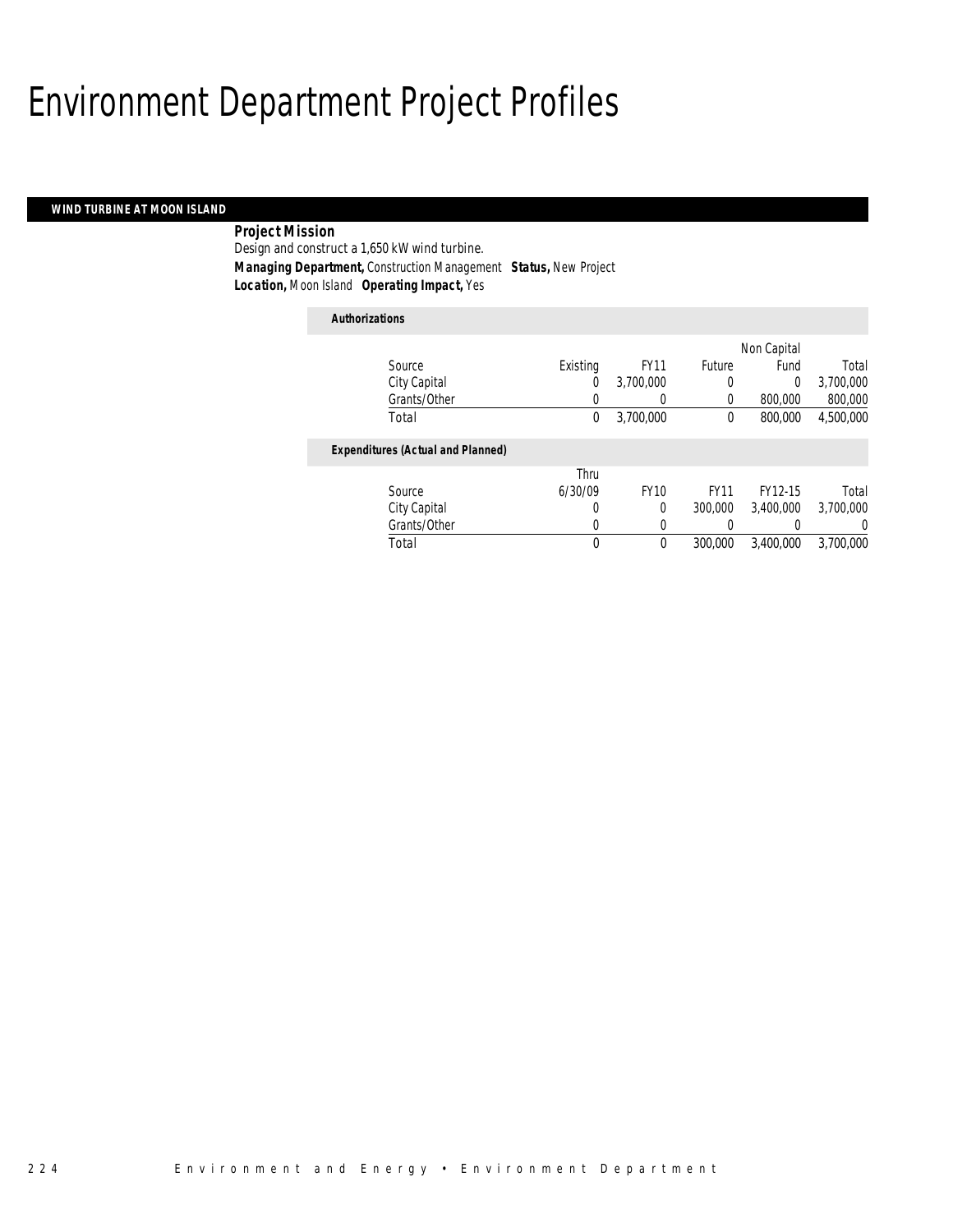# Inspectional Services Department Operating Budget

#### *William J. Good III, Commissioner Appropriation: 260*

### *Department Mission*

The mission of the Inspectional Services Department (ISD) is to serve the public by protecting the health, safety, and environmental stability of Boston's business and residential communities. To this end, ISD effectively administers and consistently enforces building, housing, and environmental regulations within the City of Boston. The department will continue to use its resources to protect and improve the quality of life in Boston's neighborhoods by providing public information, education, and enforcement.

### *FY11 Performance Strategies*

- To direct the cleaning of all vacant lots deemed to pose public health concerns.
- To ensure that tenants are provided with rental units that comply with building and sanitary codes.
- To ensure the safety of buildings by tracking their compliance with codes by means of scheduled inspections.
- To improve responsiveness to constituent requests.
- To inspect all food establishments; swimming pools, massage and bath facilities; recreational camps for children; and funeral home establishments, on a routine and complaint basis.
- To respond to housing "no heat" complaints within 24 hours.

| <b>Operating Budget</b>            | Program Name                                                                                                            | Total Actual '08                               | <b>Total Actual '09</b>                        | Total Approp '10                               | Total Budget '11                               |
|------------------------------------|-------------------------------------------------------------------------------------------------------------------------|------------------------------------------------|------------------------------------------------|------------------------------------------------|------------------------------------------------|
|                                    | ISD Commissioner's Office<br>ISD Administration & Finance<br><b>Buildings &amp; Structures</b><br><b>Field Services</b> | 758.725<br>3,366,004<br>4,882,681<br>6,269,253 | 897.855<br>3,291,420<br>5,146,276<br>6,447,134 | 540.867<br>3,379,871<br>5,130,061<br>6,632,325 | 677.642<br>3,491,800<br>5,069,441<br>6,272,561 |
|                                    | Total                                                                                                                   | 15,276,663                                     | 15,782,685                                     | 15,683,124                                     | 15,511,444                                     |
| <b>External Funds Budget</b>       | <b>Fund Name</b>                                                                                                        | Total Actual '08                               | Total Actual '09                               | Total Approp '10                               | Total Budget '11                               |
|                                    | Foreclosure Fund<br>Weights & Measures                                                                                  | $\theta$<br>15,715                             | 4,318<br>56,546                                | 9.115<br>17,844                                | 62,697<br>77,215                               |
|                                    | Total                                                                                                                   | 15,715                                         | 60,864                                         | 26.959                                         | 139,912                                        |
| <b>Selected Service Indicators</b> |                                                                                                                         | Actual '08                                     | Actual '09                                     | Approp '10                                     | <b>Budget '11</b>                              |
|                                    | <b>Personnel Services</b><br>Non Personnel                                                                              | 12,700,080<br>2,576,583                        | 13.184.573<br>2,598,112                        | 13,249,586<br>2,433,538                        | 12,988,063<br>2,523,381                        |
|                                    | Total                                                                                                                   | 15,276,663                                     | 15,782,685                                     | 15,683,124                                     | 15,511,444                                     |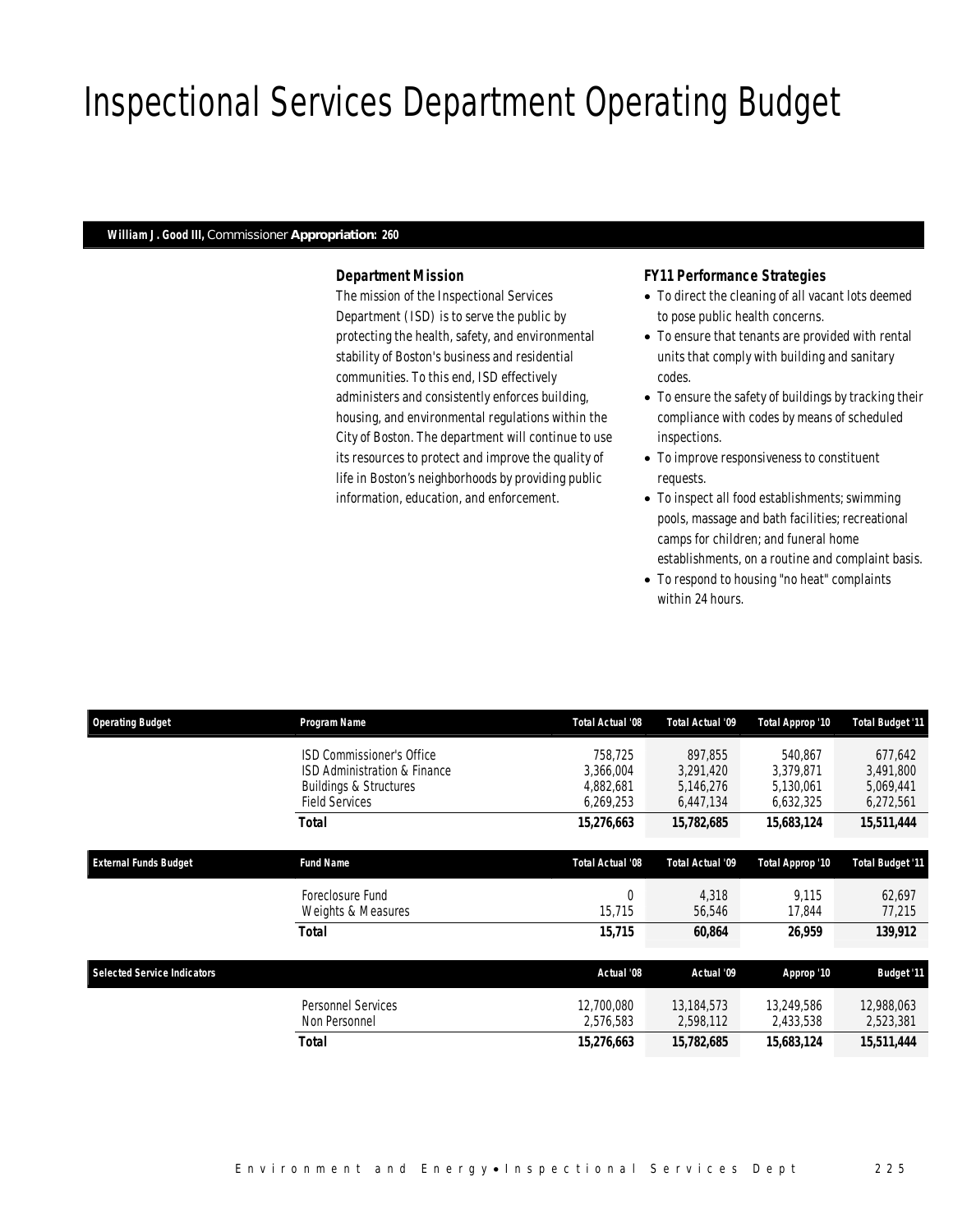# Inspectional Services Department Operating Budget



### *Authorizing Statutes*

- Establishment, CBC Ord. §§ 9-9.1, 9-9.5-9-9.7.
- Building & Structural Regulation; Swimming Pool; Elderly/Handicapped, State Building Code, 780 CMR; CBC St. 9 § 207; CBC Ord. § 9-9.10; CBC Ord. §§ 9-9.11.1-9-9.11.6.
- Housing Inspection, CBC Ord. 9, s. 1-2; State Sanitary Code, 5 CMR 400-419; Ord. 1984, c. 26, 39.
- Health Inspection, State Sanitary Code, 5 CMR 590-595.
- Weights & Measures; Transient Vendors & Hawkers; Inspection & Sale of Food, Drugs, Various Articles, 1817 Mass. Acts ch. 50, §§ 1-6; CBC St.9 § 10; CBC Ord. § 9-2.1; M.G.L.A. cc. 6, 94, 101; M.G.L.A. c. 98, § 56.
- Rodent Control, State Sanitary Code, 105 CMR 550.
- Board of Appeals, CBC St. 9 §§ 150-152; CBC Ord. §§ 9-4.1-9-4.2, 9-9.5.
- Board of Examiners, CBC St.9 §§ 150-152; CBC Ord. §§ 9-8.1-9-8.2, 9-9.5.

#### *Description of Services*

The Inspectional Services Department provides a broad range of regulatory services that include the inspection of buildings for compliance with building and public safety regulations, general housing inspections, and retail food establishment inspections for compliance with public health regulations. The Department provides services to victims of serious incidents such as fire, building collapse, power failure, etc., by providing coordination and assistance with building boardups, hazard waste removal, short term make-safe repair activities and counseling. The Department works in cooperation with other public safety, human service, and law enforcement agencies to investigate and prosecute fraudulent contractors, environmental violators and others engaged in illegal activities that could have a negative impact on the quality of life. The Inspectional Services Department continues to develop and implement public information programs about the services and activities available through this agency.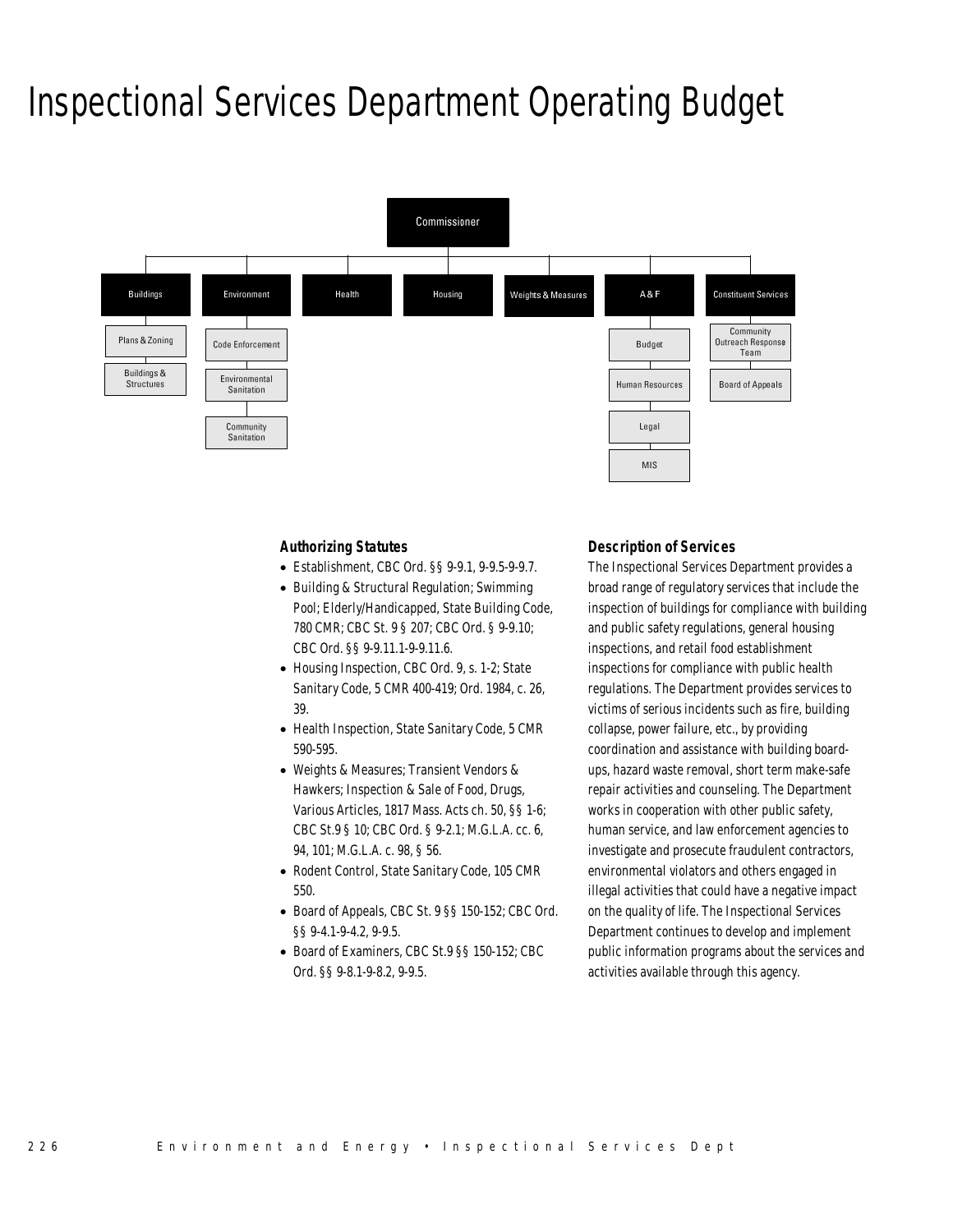# Department History

| <b>Personnel Services</b>       |                                                                                                                                                                                                                                                                                                      | FY08 Expenditure                                                                                   | FY09 Expenditure                                                                                     | FY10 Appropriation                                                                                                | FY11 Adopted                                                                                                  | Inc/Dec 10 vs 11                                                                                   |
|---------------------------------|------------------------------------------------------------------------------------------------------------------------------------------------------------------------------------------------------------------------------------------------------------------------------------------------------|----------------------------------------------------------------------------------------------------|------------------------------------------------------------------------------------------------------|-------------------------------------------------------------------------------------------------------------------|---------------------------------------------------------------------------------------------------------------|----------------------------------------------------------------------------------------------------|
|                                 | 51000 Permanent Employees<br>51100 Emergency Employees<br>51200 Overtime<br>51600 Unemployment Compensation<br>51700 Workers' Compensation<br><b>Total Personnel Services</b>                                                                                                                        | 12,189,891<br>6,899<br>373,709<br>25,914<br>103,667<br>12,700,080                                  | 12,670,395<br>0<br>299,880<br>5,647<br>208,651<br>13,184,573                                         | 12,839,386<br>$\mathbf 0$<br>330,200<br>20,000<br>60,000<br>13,249,586                                            | 12,581,063<br>$\mathbf 0$<br>330,000<br>17,000<br>60,000<br>12,988,063                                        | $-258,323$<br>$\mathbf{0}$<br>$-200$<br>$-3,000$<br>$\Omega$<br>$-261,523$                         |
| <b>Contractual Services</b>     |                                                                                                                                                                                                                                                                                                      | FY08 Expenditure                                                                                   | FY09 Expenditure                                                                                     | FY10 Appropriation                                                                                                | FY11 Adopted                                                                                                  | Inc/Dec 10 vs 11                                                                                   |
|                                 | 52100 Communications<br>52200 Utilities<br>52400 Snow Removal<br>52500 Garbage/Waste Removal<br>52600 Repairs Buildings & Structures<br>52700 Repairs & Service of Equipment<br>52800 Transportation of Persons<br>52900 Contracted Services<br><b>Total Contractual Services</b>                    | 159,761<br>94,042<br>$\mathbf{0}$<br>3,000<br>357,026<br>92,286<br>277,864<br>352,640<br>1,336,619 | 168,964<br>90,110<br>$\overline{0}$<br>5,000<br>267,369<br>73,452<br>286,189<br>393,657<br>1,284,741 | 134,166<br>91,227<br>$\boldsymbol{0}$<br>5,000<br>274,474<br>96,638<br>265,000<br>348,328<br>1,214,833            | 168,739<br>97,980<br>$\mathbf{0}$<br>5,000<br>287,025<br>104,032<br>266,400<br>358,236<br>1,287,412           | 34,573<br>6,753<br>$\mathbf{0}$<br>$\overline{0}$<br>12,551<br>7,394<br>1,400<br>9,908<br>72,579   |
| <b>Supplies &amp; Materials</b> |                                                                                                                                                                                                                                                                                                      | FY08 Expenditure                                                                                   | FY09 Expenditure                                                                                     | FY10 Appropriation                                                                                                | FY11 Adopted                                                                                                  | Inc/Dec 10 vs 11                                                                                   |
|                                 | 53000 Auto Energy Supplies<br>53200 Food Supplies<br>53400 Custodial Supplies<br>53500 Med, Dental, & Hosp Supply<br>53600 Office Supplies and Materials<br>53700 Clothing Allowance<br>53800 Educational Supplies & Mat<br>53900 Misc Supplies & Materials<br><b>Total Supplies &amp; Materials</b> | 49,824<br>$\mathbf 0$<br>0<br>$\mathbf{0}$<br>88,450<br>2,250<br>$\mathbf{0}$<br>62,463<br>202,987 | 34,595<br>$\mathbf 0$<br>$\mathbf{0}$<br>$\mathbf{0}$<br>74,105<br>2,250<br>0<br>58,996<br>169,946   | 36,933<br>$\mathbf 0$<br>$\mathbf{0}$<br>$\overline{0}$<br>74,109<br>2,400<br>$\overline{0}$<br>51,350<br>164,792 | 41,187<br>$\mathbf 0$<br>$\mathbf{0}$<br>$\mathbf{0}$<br>78,939<br>2,400<br>$\mathbf{0}$<br>52,284<br>174,810 | 4,254<br>$\mathbf 0$<br>$\mathbf{0}$<br>$\Omega$<br>4,830<br>$\Omega$<br>$\Omega$<br>934<br>10,018 |
| <b>Current Chgs &amp; Oblig</b> |                                                                                                                                                                                                                                                                                                      | FY08 Expenditure                                                                                   | FY09 Expenditure                                                                                     | FY10 Appropriation                                                                                                | FY11 Adopted                                                                                                  | Inc/Dec 10 vs 11                                                                                   |
|                                 | 54300 Workers' Comp Medical<br>54400 Legal Liabilities<br>54500 Aid To Veterans<br>54600 Current Charges H&I<br>54700 Indemnification<br>54900 Other Current Charges<br>Total Current Chgs & Oblig                                                                                                   | 28,505<br>53,798<br>$\mathbf 0$<br>$\mathbf 0$<br>$\Omega$<br>710,714<br>793,017                   | 69,082<br>60,227<br>$\mathbf 0$<br>$\mathbf 0$<br>$\Omega$<br>753,541<br>882,850                     | 25,000<br>48,536<br>0<br>$\mathbf{0}$<br>$\Omega$<br>770,873<br>844,409                                           | 25,000<br>53,390<br>$\mathbf{0}$<br>$\mathbf 0$<br>$\Omega$<br>801,705<br>880,095                             | $\theta$<br>4,854<br>$\mathbf{0}$<br>$\overline{0}$<br>$\overline{0}$<br>30,832<br>35,686          |
| Equipment                       |                                                                                                                                                                                                                                                                                                      | FY08 Expenditure                                                                                   | FY09 Expenditure                                                                                     | FY10 Appropriation                                                                                                | FY11 Adopted                                                                                                  | Inc/Dec 10 vs 11                                                                                   |
|                                 | 55000 Automotive Equipment<br>55400 Lease/Purchase<br>55600 Office Furniture & Equipment<br>55900 Misc Equipment<br><b>Total Equipment</b>                                                                                                                                                           | $\boldsymbol{0}$<br>183,020<br>7,309<br>53,631<br>243,960                                          | 0<br>237,353<br>2,968<br>20,254<br>260,575                                                           | $\boldsymbol{0}$<br>209,504<br>$\theta$<br>$\theta$<br>209,504                                                    | 0<br>176,064<br>0<br>5,000<br>181,064                                                                         | $\mathbf 0$<br>$-33,440$<br>$\overline{0}$<br>5,000<br>$-28,440$                                   |
| Other                           |                                                                                                                                                                                                                                                                                                      | FY08 Expenditure                                                                                   | FY09 Expenditure                                                                                     | FY10 Appropriation                                                                                                | FY11 Adopted                                                                                                  | Inc/Dec 10 vs 11                                                                                   |
|                                 | 56200 Special Appropriation<br>57200 Structures & Improvements<br>58000 Land & Non-Structure<br><b>Total Other</b>                                                                                                                                                                                   | $\boldsymbol{0}$<br>$\mathbf 0$<br>0<br>0                                                          | 0<br>0<br>0<br>0                                                                                     | $\boldsymbol{0}$<br>$\mathbf 0$<br>$\overline{0}$<br>0                                                            | $\boldsymbol{0}$<br>$\mathbf 0$<br>$\mathbf{0}$<br>0                                                          | 0<br>0<br>0<br>0                                                                                   |
|                                 | <b>Grand Total</b>                                                                                                                                                                                                                                                                                   | 15,276,663                                                                                         | 15,782,685                                                                                           | 15,683,124                                                                                                        | 15,511,444                                                                                                    | $-171,680$                                                                                         |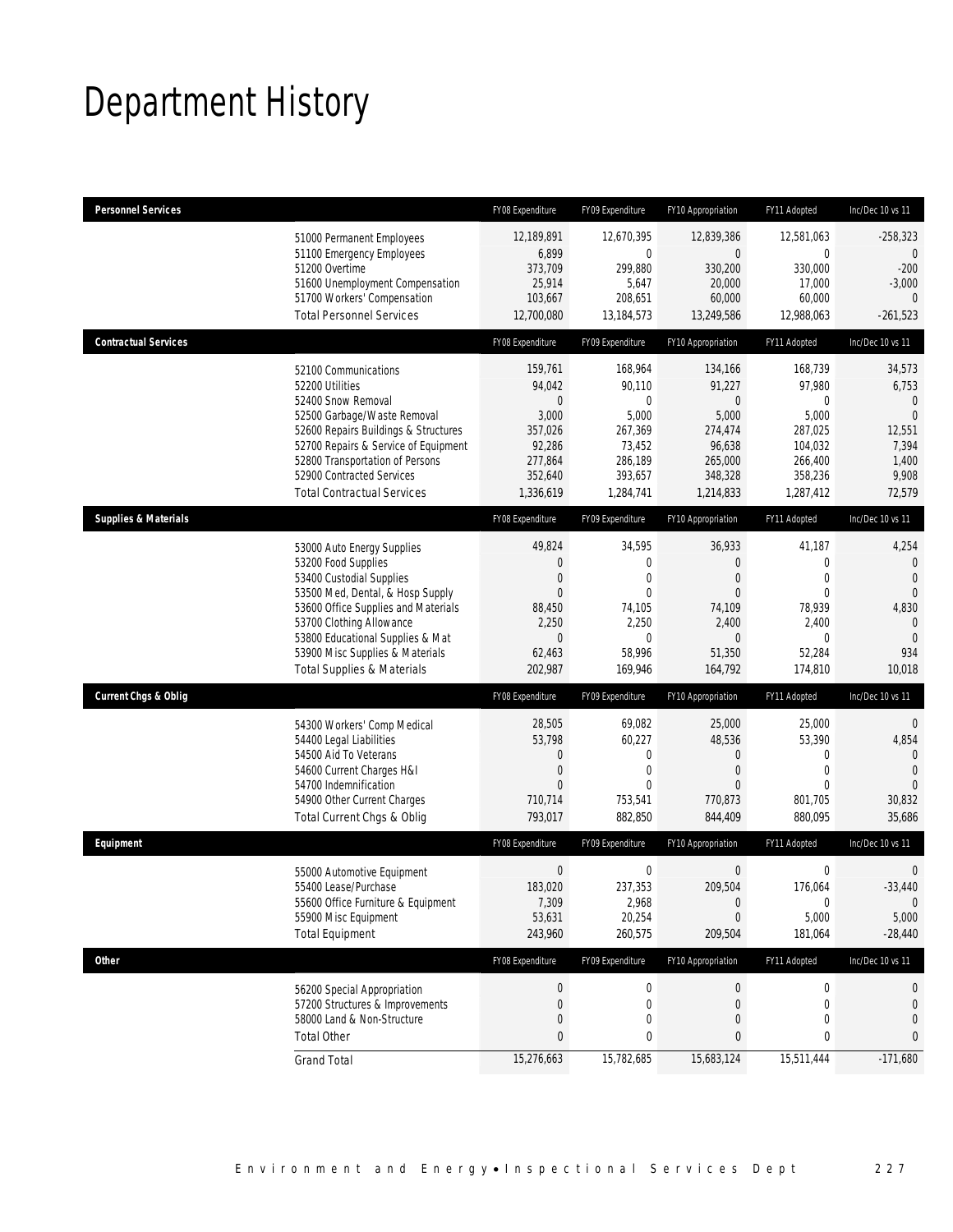# Department Personnel

| Title                            | Union<br>Code   | Grade      | Position | FY11 Salary | Title                            | Union<br>Code   | Grade | Position | FY11 Salary  |
|----------------------------------|-----------------|------------|----------|-------------|----------------------------------|-----------------|-------|----------|--------------|
|                                  |                 |            |          |             |                                  |                 |       |          |              |
| Commissioner                     | CDH             | <b>NG</b>  | 1.00     | 121,457     | Reproduction Equip Oper (ISD)    | AFF             | 10    | 1.00     | 39,756       |
| Member-Board of Review           | EX <sub>O</sub> | <b>NG</b>  | 1.00     | 15,643      | Dir Bldg & Structure Div         | SE <sub>1</sub> | 10    | 1.00     | 100,901      |
| <b>Board Member Appeals</b>      | EX <sub>O</sub> | <b>NG</b>  | 7.00     | 109,500     | Sr Cashier                       | AFF             | 10    | 1.00     | 39,756       |
| Sub Board Member                 | EX <sub>O</sub> | <b>NG</b>  | 5.00     | 78,214      | Exec Asst (AC.Isd/Rodent)        | EXM             | 10    | 1.00     | 100,901      |
| <b>Board Members (Examiners)</b> | EX <sub>0</sub> | <b>NG</b>  | 3.00     | 31,286      | Exc Asst (AsstCommConstServcs)   | EXM             | 10    | 1.00     | 100,901      |
| ACC - Attorney                   | EXM             | <b>NG</b>  | 1.00     | 71,077      | Exec Asst (AC.Isd/Housing)       | EXM             | 10    | 1.00     | 100,901      |
| Chief Deputy Sealer Wts & Msrs   | AFF             | <b>18A</b> | 1.00     | 75,246      | Exec Asst (AC.Isd/Health)        | EXM             | 10    | 1.00     | 100,901      |
| Chief Bldg Inspector             | AFF             | <b>18A</b> | 1.00     | 75,246      | Exec Asst (AC.ISD/Weights&Meas)  | EXM             | 10    | 1.00     | 100,901      |
| Code Enforce Offcr               | AFL             | 17A        | 2.00     | 131,564     | Exec Asst (AC.Isd/Plans&Zone)    | EXM             | 10    | 1.00     | 100,901      |
| Code Enforce Offcr(Supvpm)       | AFL             | 17A        | 1.00     | 66,980      | Assoc Inspection Eng Fire-Serv   | SE <sub>1</sub> | 10    | 1.00     | 100,901      |
| Wire Inspector                   | FEW             | 17         | 9.00     | 621,809     | Prin Clerk                       | AFF             | 09    | 1.00     | 38,227       |
| Code Enforce Inspector(Isd)      | AFF             | <b>16A</b> | 2.00     | 125,016     | Prin Clerk & Typist              | AFF             | 09    | 16.00    | 530,686      |
| Dep Sealer(Wts & Msrs)           | AFF             | 16A        | 5.00     | 315,146     | Assoc Inspec Engineer (ISD)      | SE <sub>1</sub> | 09    | 8.00     | 731,944      |
| Plumbing Inspector               | AFF             | 16A        | 1.00     | 61,986      | Sr Data Proc Sys Analyst         | SE <sub>1</sub> | 08    | 1.00     | 86,844       |
| Plumbing And Gasfitting Insp.    | AFF             | 16A        | 6.00     | 364,864     | Supv of Building Inspection      | SE <sub>1</sub> | 08    | 1.00     | 86,844       |
| Housing Inspector                | OPE             | 16A        | 22.00    | 1,248,120   | Sup of Plumbing & Gas Insp.      | SE <sub>1</sub> | 08    | 1.00     | 86,844       |
| <b>Building Inspector</b>        | AFF             | 16A        | 18.00    | 1,053,318   | Supv-Electrical Inspection       | SE <sub>1</sub> | 08    | 1.00     | 86,844       |
| Envrnmntl Sanitation Insp(H&H)   | AFB             | 16A        | 2.00     | 124,233     | Supv Permitting & Building Admin | SE <sub>1</sub> | 08    | 1.00     | 86,844       |
| Envrnmntl Sanitation Insp(H&H)   | AFF             | 16A        | 16.00    | 946,197     | Chief-Housing Code Enforcement   | SE <sub>1</sub> | 08    | 1.00     | 86,844       |
| Legal Asst (ISD)                 | AFF             | 16         | 1.00     | 58,849      | Prin Admin Assistant             | SE <sub>1</sub> | 08    | 4.00     | 347,378      |
| Sr Legal Asst (ISD)              | AFF             | 16         | 3.00     | 176,547     | Prin Admin Asst                  | EXM             | 08    | 1.00     | 86,844       |
| Health Inspector                 | AFF             | 15A        | 15.00    | 837,787     | Asst Dir Housing Inspection      | SE <sub>1</sub> | 07    | 3.00     | 238,377      |
| Legal Asst                       | AFF             | 15         | 1.00     | 54,410      | Prin Health Inspector            | SE <sub>1</sub> | 07    | 4.00     | 318,618      |
| Community Liaison (ISD)          | AFF             | 15         | 1.00     | 54,234      | DP Sys Anl                       | SE <sub>1</sub> | 06    | 1.00     | 72,025       |
| Code Enforce Offcr(Prmgmt&Car)   | AFL             | <b>14A</b> | 13.00    | 605,329     | Sr Personnel Off                 | SE <sub>1</sub> | 06    | 1.00     | 72,313       |
| Admin Secretary                  | AFF             | 14         | 1.00     | 42,433      | Admin Ass t(Law-GeneralSvcs)     | SE <sub>1</sub> | 06    | 1.00     | 72,313       |
| Chief Bldg Admin Clerk           | AFF             | 14         | 2.00     | 96,740      | Sr Adm Anl                       | SE <sub>1</sub> | 06    | 2.00     | 144,627      |
| Dep Comm Bldgs & Structures      | <b>EXM</b>      | 14         | 1.00     | 122,553     | Supv-Accounting (ISD)            | SE <sub>1</sub> | 05    | 1.00     | 66,358       |
| Hd Clk                           | AFF             | 12         | 17.00    | 708,486     | Sr Adm Asst                      | SE <sub>1</sub> | 05    | 3.00     | 199,073      |
| Asst Dir Of Operations           | EXM             | 12         | 1.00     | 111,140     | Management Analyst (ISD)         | SE <sub>1</sub> | 05    | 1.00     | 66,358       |
| Prin Admin Asst (ISD)            | EXM             | 12         | 1.00     | 111,140     | Adm Assistant                    | SE <sub>1</sub> | 04    | 1.00     | 60,402       |
| Exec Asst (ISD)                  | EXM             | 11         | 1.00     | 107,091     | Admin Secretary(ISD)             | SE <sub>1</sub> | 03    | 5.00     | 269,601      |
|                                  |                 |            |          |             | <b>Total</b>                     |                 |       | 231      | 13,446,571   |
|                                  |                 |            |          |             |                                  |                 |       |          |              |
|                                  |                 |            |          |             | <b>Adjustments</b>               |                 |       |          |              |
|                                  |                 |            |          |             | Differential Payments            |                 |       |          | $\mathbf{0}$ |

| <b>FY11 Total Request</b> | 12,581,062 |
|---------------------------|------------|
| <b>Salary Savings</b>     | $-910,118$ |
| Chargebacks               | $-121,878$ |
| Other                     | 166,487    |
| <b>DITENTION LATERS</b>   |            |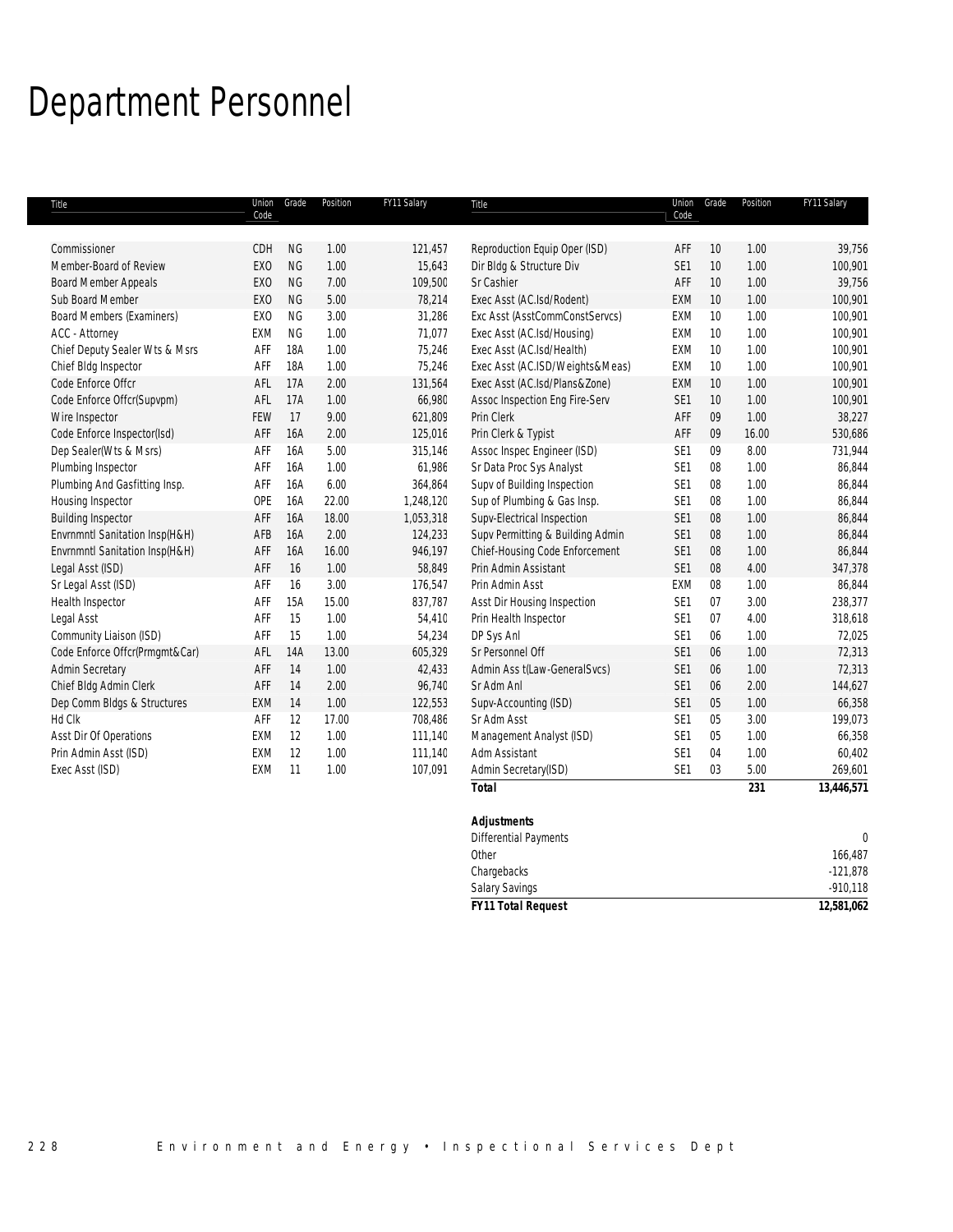# External Funds History

| Personnel Services                                                           | FY08 Expenditure                 | FY09 Expenditure                          | FY10 Appropriation               | FY11 Adopted                | Inc/Dec 10 vs 11                 |
|------------------------------------------------------------------------------|----------------------------------|-------------------------------------------|----------------------------------|-----------------------------|----------------------------------|
| 51000 Permanent Employees<br>51100 Emergency Employees                       | $\mathbf{0}$<br>$\overline{0}$   | $\boldsymbol{0}$<br>$\mathbf 0$<br>20,100 | $\boldsymbol{0}$<br>$\mathbf{0}$ | 121,878<br>0<br>$\mathbf 0$ | 121,878<br>$\overline{0}$        |
| 51200 Overtime<br>51300 Part Time Employees                                  | 4,580<br>$\overline{0}$          | $\mathbf 0$                               | 7,417<br>0                       | 0                           | $-7,417$<br>$\mathbf 0$          |
| 51400 Health Insurance                                                       | $\overline{0}$                   | $\mathbf 0$                               | $\mathbf{0}$                     | $\Omega$                    | $\overline{0}$                   |
| 51500 Pension & Annunity                                                     | $\mathbf 0$                      | 0                                         | $\mathbf 0$                      | 0                           | $\overline{0}$                   |
| 51600 Unemployment Compensation                                              | $\overline{0}$                   | 0                                         | $\mathbf{0}$                     | $\Omega$<br>$\mathbf{0}$    | $\mathbf{0}$                     |
| 51700 Workers' Compensation<br>51800 Indirect Costs                          | $\mathbf 0$<br>$\overline{0}$    | $\boldsymbol{0}$<br>0                     | $\boldsymbol{0}$<br>$\mathbf{0}$ | 0                           | $\overline{0}$<br>$\overline{0}$ |
| 51900 Medicare                                                               | $\overline{0}$                   | $\mathbf 0$                               | $\mathbf{0}$                     | 0                           | $\overline{0}$                   |
| <b>Total Personnel Services</b>                                              | 4,580                            | 20,100                                    | 7,417                            | 121,878                     | 114,461                          |
| <b>Contractual Services</b>                                                  | FY08 Expenditure                 | FY09 Expenditure                          | FY10 Appropriation               | FY11 Adopted                | Inc/Dec 10 vs 11                 |
| 52100 Communications                                                         | $\boldsymbol{0}$                 | $\boldsymbol{0}$                          | $\boldsymbol{0}$                 | 400                         | 400                              |
| 52200 Utilities                                                              | $\mathbf 0$                      | $\boldsymbol{0}$                          | $\mathbf 0$                      | 80                          | 80                               |
| 52400 Snow Removal                                                           | $\overline{0}$                   | $\mathbf 0$                               | $\mathbf{0}$                     | $\mathbf{0}$                | $\mathbf{0}$                     |
| 52500 Garbage/Waste Removal                                                  | $\mathbf 0$                      | $\boldsymbol{0}$                          | $\boldsymbol{0}$                 | $\mathbf{0}$                | $\overline{0}$                   |
| 52600 Repairs Buildings & Structures<br>52700 Repairs & Service of Equipment | $\overline{0}$<br>1,995          | 0<br>1,696                                | $\mathbf{0}$<br>1,068            | 0<br>1,000                  | $\mathbf 0$<br>$-68$             |
| 52800 Transportation of Persons                                              | 5,921                            | 6,119                                     | 7,052                            | 7,652                       | 600                              |
| 52900 Contracted Services                                                    | 1,013                            | 270                                       | 4,000                            | 850                         | $-3,150$                         |
| <b>Total Contractual Services</b>                                            | 8,929                            | 8,085                                     | 12,120                           | 9,982                       | $-2,138$                         |
| <b>Supplies &amp; Materials</b>                                              | FY08 Expenditure                 | FY09 Expenditure                          | FY10 Appropriation               | FY11 Adopted                | Inc/Dec 10 vs 11                 |
| 53000 Auto Energy Supplies                                                   | $\boldsymbol{0}$                 | $\boldsymbol{0}$                          | $\boldsymbol{0}$                 | $\mathbf 0$                 | $\mathbf{0}$                     |
| 53200 Food Supplies                                                          | $\mathbf 0$                      | $\boldsymbol{0}$                          | $\mathbf 0$                      | $\mathbf 0$                 | $\mathbf{0}$                     |
| 53400 Custodial Supplies                                                     | $\overline{0}$                   | $\mathbf 0$                               | $\mathbf{0}$                     | $\mathbf{0}$                | $\mathbf{0}$                     |
| 53500 Med, Dental, & Hosp Supply                                             | 0                                | $\boldsymbol{0}$                          | $\boldsymbol{0}$                 | $\mathbf 0$                 | $\overline{0}$                   |
| 53600 Office Supplies and Materials<br>53700 Clothing Allowance              | $\overline{0}$<br>$\overline{0}$ | 3,115<br>0                                | 3,115<br>0                       | 107<br>$\overline{0}$       | $-3,008$<br>$\overline{0}$       |
| 53900 Misc Supplies & Materials                                              | 1,576                            | 4,260                                     | 3,468                            | 7,315                       | 3,847                            |
| <b>Total Supplies &amp; Materials</b>                                        | 1,576                            | 7,375                                     | 6,583                            | 7,422                       | 839                              |
| <b>Current Chgs &amp; Oblig</b>                                              | FY08 Expenditure                 | FY09 Expenditure                          | FY10 Appropriation               | FY11 Adopted                | Inc/Dec 10 vs 11                 |
| 54300 Workers' Comp Medical                                                  | $\mathbf 0$                      | 0                                         | 0                                | 0                           | $\mathbf{0}$                     |
| 54400 Legal Liabilities                                                      | $\mathbf 0$                      | 0                                         | $\mathbf 0$                      | 0                           | $\mathbf{0}$                     |
| 54600 Current Charges H&I                                                    | $\mathbf 0$                      | $\boldsymbol{0}$                          | $\mathbf 0$                      | $\mathbf 0$                 | $\mathbf 0$                      |
| 54700 Indemnification                                                        | $\overline{0}$                   | $\mathbf 0$                               | $\mathbf{0}$                     | $\mathbf{0}$                | $\overline{0}$                   |
| 54900 Other Current Charges                                                  | 630                              | 1,190                                     | 839                              | 630                         | $-209$                           |
| Total Current Chgs & Oblig                                                   | 630                              | 1,190                                     | 839                              | 630                         | $-209$                           |
| Eauipment                                                                    | FY08 Expenditure                 | FY09 Expenditure                          | FY10 Appropriation               | FY11 Adopted                | Inc/Dec 10 vs 11                 |
| 55000 Automotive Equipment                                                   | 0                                | 24,114                                    | 0                                | $\overline{0}$              | $\mathbf 0$                      |
| 55400 Lease/Purchase                                                         | $\overline{0}$                   | $\mathbf 0$                               | 0                                | 0                           | $\overline{0}$                   |
| 55600 Office Furniture & Equipment<br>55900 Misc Equipment                   | $\mathbf 0$<br>$\mathbf 0$       | $\boldsymbol{0}$<br>$\mathbf 0$           | $\boldsymbol{0}$                 | 0<br>0                      | $\overline{0}$                   |
| <b>Total Equipment</b>                                                       | $\mathbf{0}$                     | 24,114                                    | 0<br>0                           | 0                           | $\mathbf 0$<br>$\mathbf{0}$      |
| <b>Other</b>                                                                 | FY08 Expenditure                 | FY09 Expenditure                          | FY10 Appropriation               | FY11 Adopted                | Inc/Dec 10 vs 11                 |
|                                                                              |                                  | $\boldsymbol{0}$                          | $\boldsymbol{0}$                 | $\mathbf 0$                 | $\mathbf{0}$                     |
| 56200 Special Appropriation<br>57200 Structures & Improvements               | $\bf{0}$<br>$\mathbf 0$          | $\boldsymbol{0}$                          | $\boldsymbol{0}$                 | $\mathbf 0$                 | $\mathbf{0}$                     |
| 58000 Land & Non-Structure                                                   | $\mathbf 0$                      | $\mathbf 0$                               | $\boldsymbol{0}$                 | 0                           | $\mathbf{0}$                     |
| <b>Total Other</b>                                                           | $\mathbf{0}$                     | 0                                         | 0                                | 0                           | $\theta$                         |
| <b>Grand Total</b>                                                           | 15,715                           | 60,864                                    | 26,959                           | 139,912                     | 112,953                          |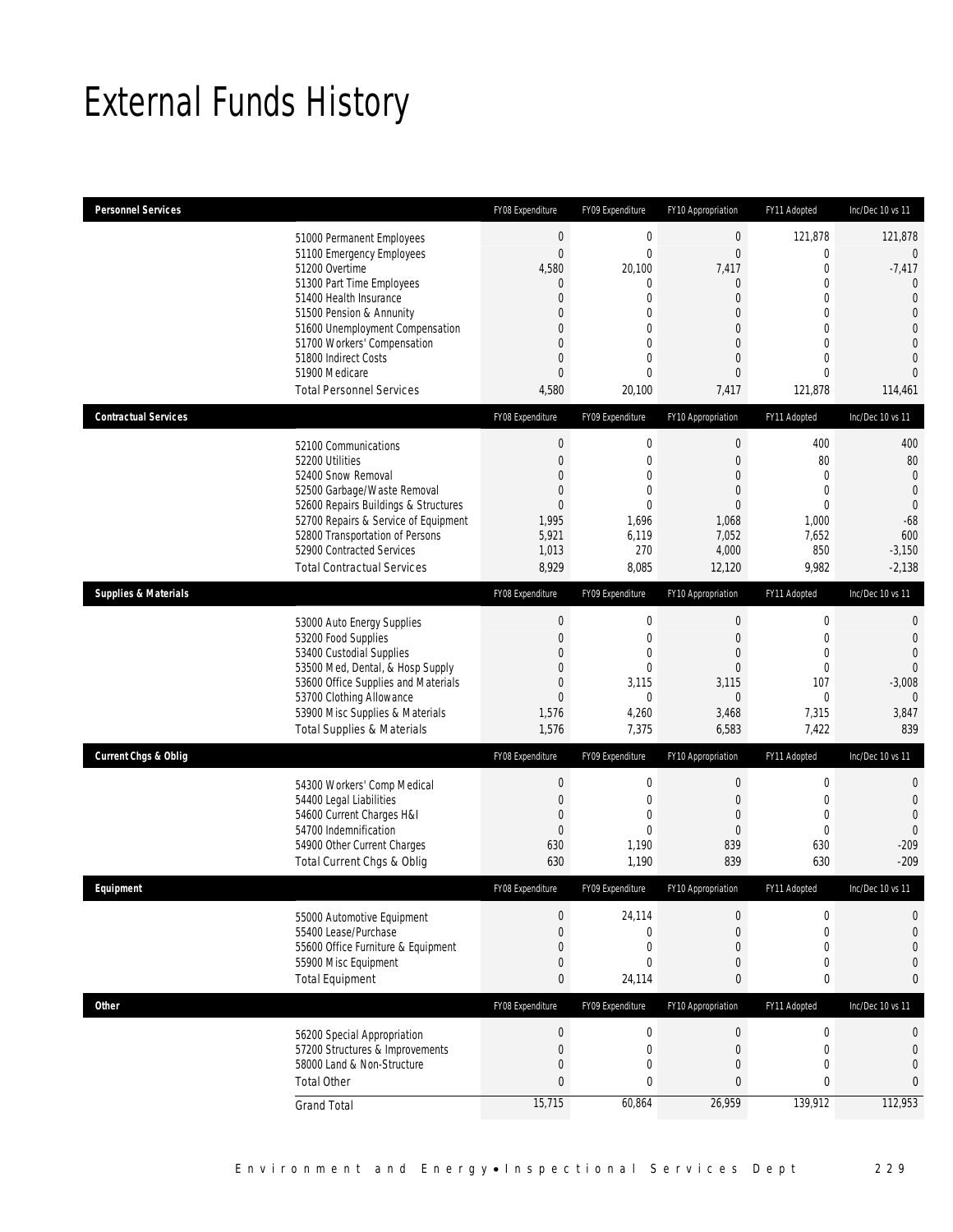# Program 1. ISD Commissioner's Office

### *William J. Good III, Commissioner Organization: 260100*

### *Program Description*

The Commissioner's Office is responsible for overseeing daily Departmental Operations, including the development and implementation of an Automated Permitting and Inspection System (APIS). This system will provide for full online permitting and centralize the intake and scheduling of service requests and response to complaints. The permitting software solution will also be the framework for a permit management system involving all city agencies participating in the building permitting. This system will also enable ISD to share information among divisions by means of a centralized data management system.The Commissioner's Office coordinates all policy and planning functions, as well as focusing the Department's efforts to disseminate information in an understandable and timely manner. The Inspectional Services Department (ISD) is comprised of five regulatory divisions, namely, Building and Structures, Housing, Health, Environmental Services and Weights & Measures, whose aim is to protect and improve the quality of life for all City of Boston residents by effectively administering and enforcing regulations mandated by City and State governments.

| <b>Selected Service Indicators</b>  | Actual '08         | Actual '09         | Approp '10         | <b>Budget '11</b>  |
|-------------------------------------|--------------------|--------------------|--------------------|--------------------|
| Personnel Services<br>Non Personnel | 461.493<br>297.232 | 525.432<br>372.423 | 288,522<br>252,345 | 421.165<br>256,477 |
| Total                               | 758,725            | 897.855            | 540.867            | 677,642            |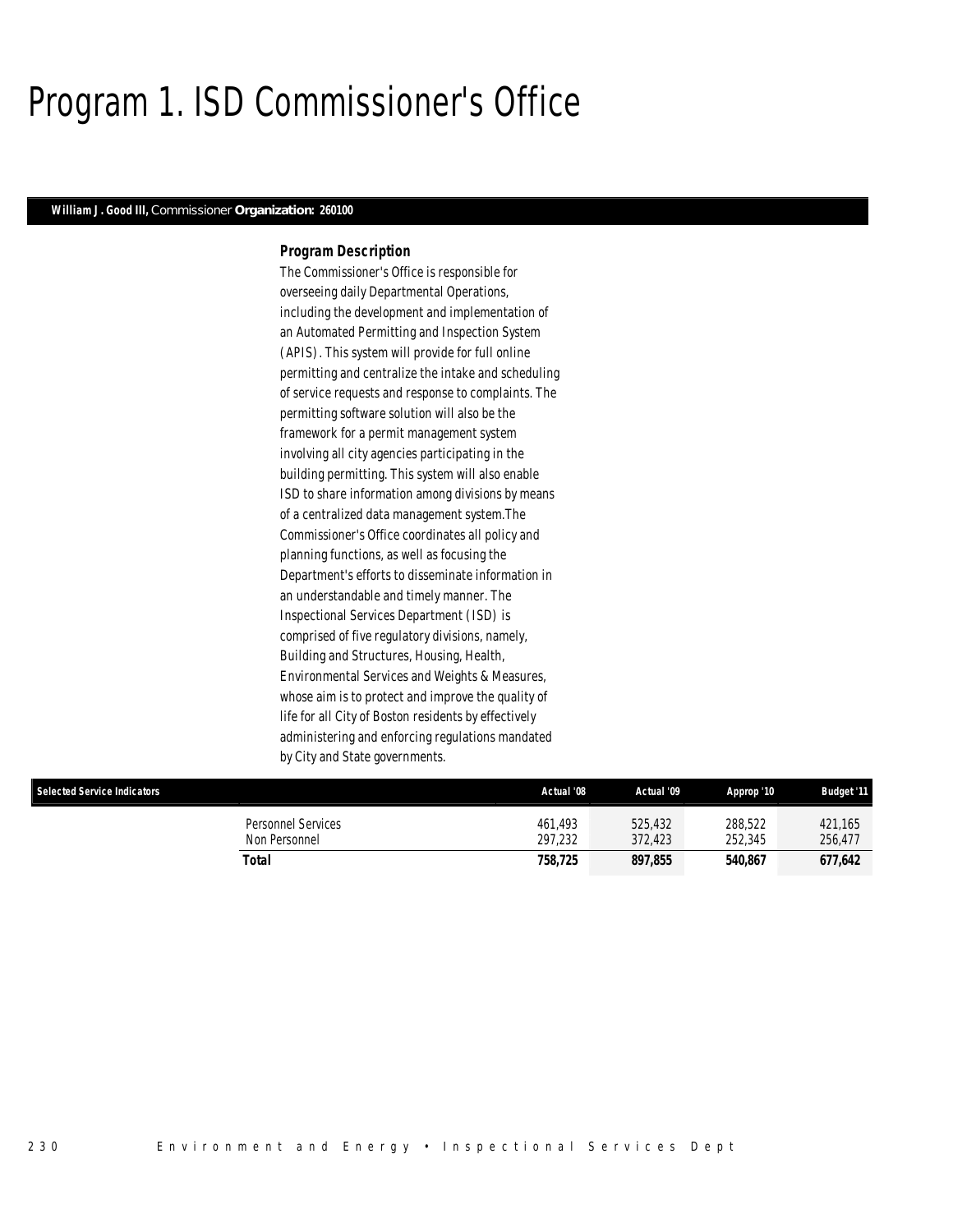# Program 2. ISD Administration & Finance

### *Richard Kanaskie, Manager Organization: 260200*

### *Program Description*

The Administration and Finance program provides direction and supervision for Human Resources, Budget Management, Information Technology, and Legal Services. Human Resources directs the administration of all employee services, payroll, and labor relations. Budget provides fiscal oversight for the responsible management of the departmental non-personnel operating budget, in addition to asset/fleet management. Information Technology is responsible for maintaining the department's local area network, web page materials and Microsoft exchange server. Legal works with departmental field inspection divisions in enforcing State Building, Housing and Sanitary Codes, in addition to addressing distressed properties and processing property liens.

- To hear Zoning Board of Appeal cases in a timely manner.
- To improve responsiveness to constituent requests.

| <b>Performance Measures</b>                                                             | Actual '08             | Actual '09             | Projected '10          | Target '11             |
|-----------------------------------------------------------------------------------------|------------------------|------------------------|------------------------|------------------------|
| % constituent non-emergency requests<br>responded to within 2 business days             | 100%                   | 100%                   | 100%                   | 100%                   |
| % of ZBA Hearings scheduled between 60-90<br>days from receipt of completed application | 94%                    | 100%                   | 92%                    | 90%                    |
| Total constituent non-emergency requests<br>received                                    | 5.898                  | 6.885                  | 6.748                  | 6,500                  |
| <b>Selected Service Indicators</b>                                                      | Actual '08             | Actual '09             | Approp '10             | <b>Budget '11</b>      |
| Personnel Services<br>Non Personnel                                                     | 2.061.028<br>1,304,976 | 2.035.513<br>1.255.907 | 2.094.977<br>1.284.894 | 2.087.837<br>1,403,963 |
| Total                                                                                   | 3,366,004              | 3,291,420              | 3,379,871              | 3,491,800              |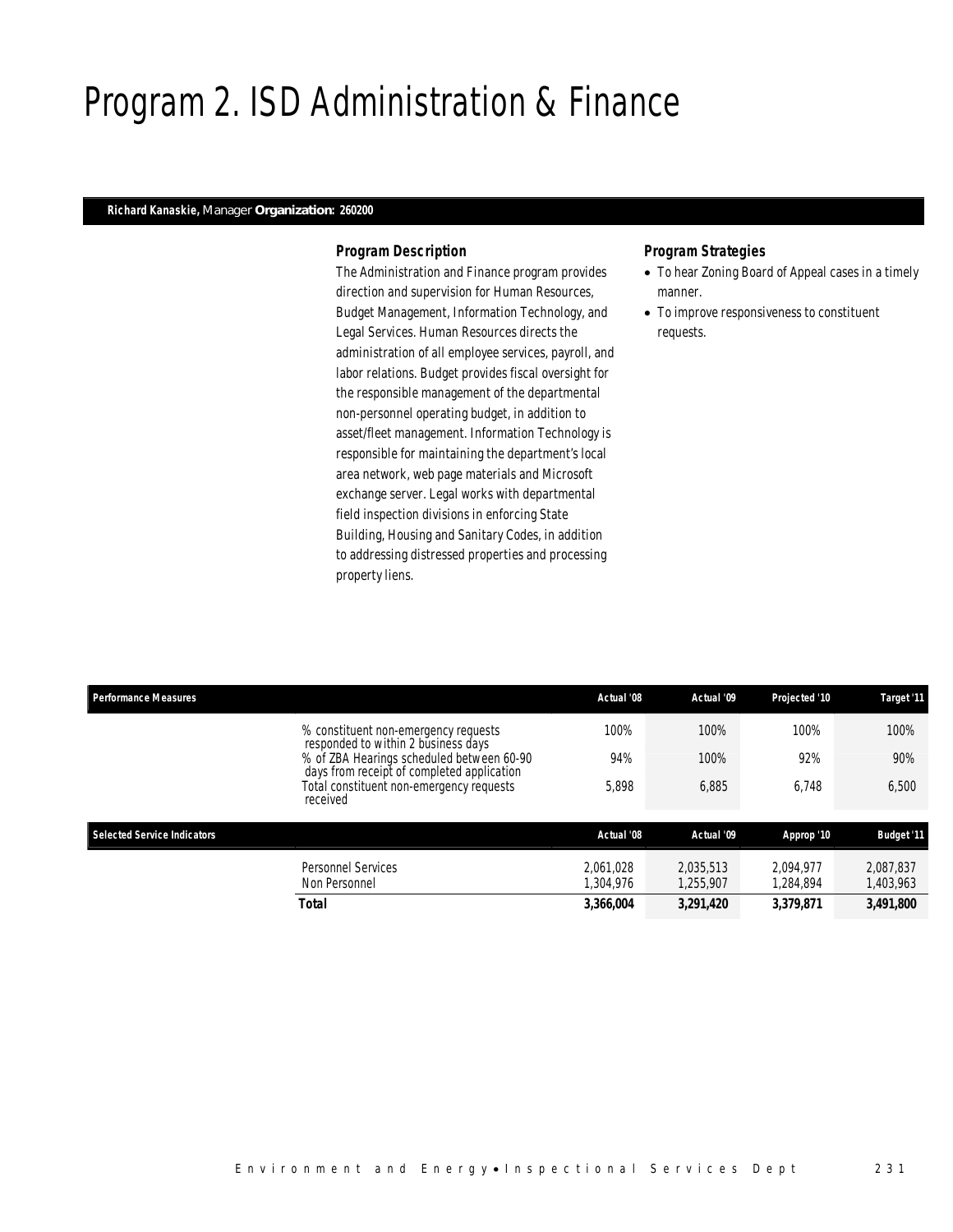# Program 3. Buildings & Structures

#### *Gary P. Moccia, Manager Organization: 260300*

#### *Program Description*

The Inspector of Buildings oversees all building permit application processing, plans and zoning reviews, field inspections, and the investigative and regulatory enforcement activities administered by the Department. The Buildings and Structures management staff is responsible for issuing building permits for repair and installation, certificates of occupancy, building licenses, and inspecting buildings for safety and compliance with the allowable uses and applicable laws and codes. The Plans and Zoning staff responds to all permit applications and reviews building plans for zoning compliance. Zoning Materials and Zoning Clinics are available at 1010 Massachusetts Avenue and neighborhood libraries to assist individuals and businesses. Building, Electrical and Mechanical inspectors inspect all construction or renovation work to ensure that proper safety standards are followed. Inspectors respond to all community complaints about non-permitted work and zoning violations, including the use of land and structures beyond the allowable use and occupancy.

- To ensure the safety of buildings by tracking their compliance with codes by means of scheduled inspections.
- To issue Certificates of Occupancy within 15 days of application.
- To process Buildings and Structures violations in an efficient manner.

| <b>Performance Measures</b> |                                                               | Actual '08           | Actual '09           | Projected '10        | Target '11           |
|-----------------------------|---------------------------------------------------------------|----------------------|----------------------|----------------------|----------------------|
|                             | % of final Certificates of Occupancy issued<br>within 15 days | 53%                  | 95%                  | 44%                  | 46%                  |
|                             | Building & Structures violations written                      | 1.533                | 1.769                | 1.826                | 1.700                |
|                             | Building, Electrical, and Mechanical inspections<br>performed | 42,056               | 40,639               | 39,064               | 37,000               |
|                             | Building, Electrical, and Mechanical permits<br>issued        | 39,177               | 36,345               | 32.416               | 37,000               |
|                             | Certificates of Occupancy issued within 15 days               | 837                  | 1.371                | 596                  | 650                  |
|                             | Certificates of Occupancy requested                           | 1,568                | 1,440                | 1,353                | 1,400                |
| Selected Service Indicators |                                                               | Actual '08           | Actual '09           | Approp '10           | <b>Budget '11</b>    |
|                             | Personnel Services<br>Non Personnel                           | 4.498.798<br>383,883 | 4.738.211<br>408.065 | 4.800.133<br>329.928 | 4,739,633<br>329,808 |
|                             | <b>Total</b>                                                  | 4,882,681            | 5,146,276            | 5,130,061            | 5,069,441            |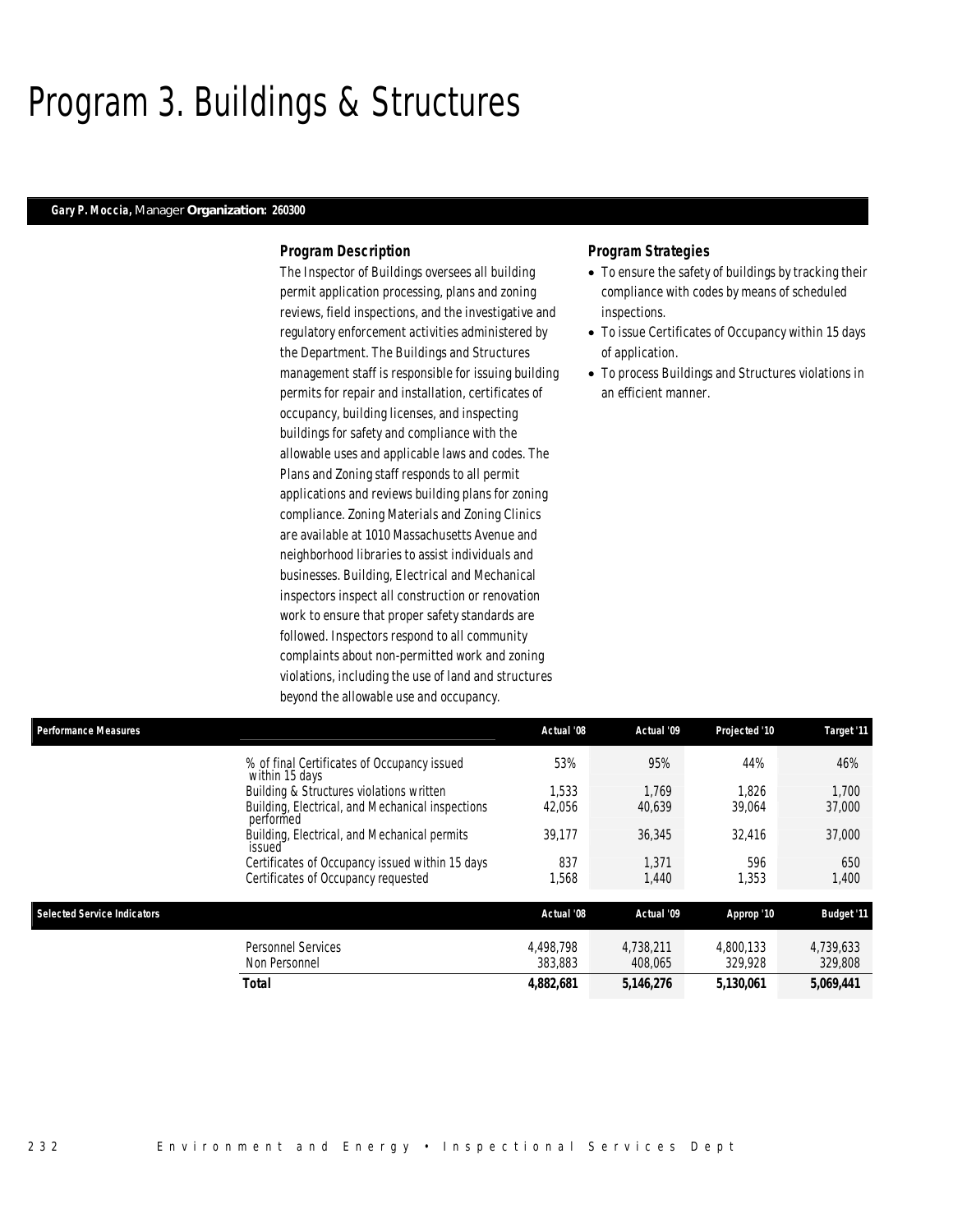## Program 4. Field Services

### *William J. Good III, Manager Organization: 260400*

### *Program Description*

The Field Services program consists of four divisions: Health, Housing, Environmental Services and Weights & Measures. The Health Division's role is to protect the public health by permitting and inspecting food establishments, restaurants, caterers, health clubs, massage practitioners, and recreational camps. The Housing Division's role is to ensure the availability of clean, safe living conditions as required by the State Sanitary Code. The Environmental Services Division is responsible for the abatement and prevention of rodent infestation, the implementation of the City's site cleanliness ordinance, the boarding and securing of abandoned properties, and the coordination of the vacant lot maintenance program. The Code Enforcement Police, within the Environmental Services program, is responsible for preserving the cleanliness and environmental safety of the City. The Weights and Measures Division is charged with protecting consumers by ensuring accuracy in retail establishment pricing and proper readings on gas pumps, taxi meters, scales and fuel truck meters.

- To conduct compliance inspections annually for auto body and repair shops.
- To direct the cleaning of all vacant lots deemed to pose public health concerns.
- To ensure that tenants are provided with rental units that comply with building and sanitary codes.
- To inspect all food establishments; swimming pools, massage and bath facilities; recreational camps for children; and funeral home establishments, on a routine and complaint basis.
- To respond to cleanliness and environmental safety complaints within 48 hours.
- To respond to housing "no heat" complaints within 24 hours.

| <b>Performance Measures</b>                                      | Actual '08 | Actual '09 | Projected '10 | Target '11        |
|------------------------------------------------------------------|------------|------------|---------------|-------------------|
| % of "no heat" complaints responded to within<br>24 hours        | 100%       | 100%       | 100%          | 100%              |
| % of code enforcement complaints responded to<br>within 48 hours | 100%       | 100%       | 100%          | 100%              |
| Auto body and repair shops inspected                             | 258        | 458        | 522           | 515               |
| Code enforcement complaints received                             | 9,471      | 9,620      | 8,824         | 8,100             |
| Code enforcement complaints responded to<br>within 48 hours      | 9,471      | 9,620      | 8,824         | 8,100             |
| Code enforcement violations issued                               |            |            | 53,989        | 49,000            |
| Housing "no heat" complaints                                     | 955        | 1,262      | 873           | 1,000             |
| Rental inspection certificates issued by ISD                     | 1,012      | 1,745      | 1,249         | 1,200             |
| Rental inspections                                               | 1,631      | 1,884      | 1,573         | 1,700             |
| Total number of vacant lots reported                             | 189        | 157        | 191           | 125               |
| Vacant lots cleaned by ISD                                       | 46<br>32   | 37         | 56            | 50<br>25          |
| Vacant lots cleaned by owner                                     |            | 23         | 43            |                   |
| <b>Selected Service Indicators</b>                               | Actual '08 | Actual '09 | Approp '10    | <b>Budget '11</b> |
| <b>Personnel Services</b>                                        | 5,678,761  | 5,885,417  | 6,065,954     | 5,739,428         |
| Non Personnel                                                    | 590,492    | 561,717    | 566,371       | 533,133           |
| Total                                                            | 6,269,253  | 6,447,134  | 6,632,325     | 6,272,561         |